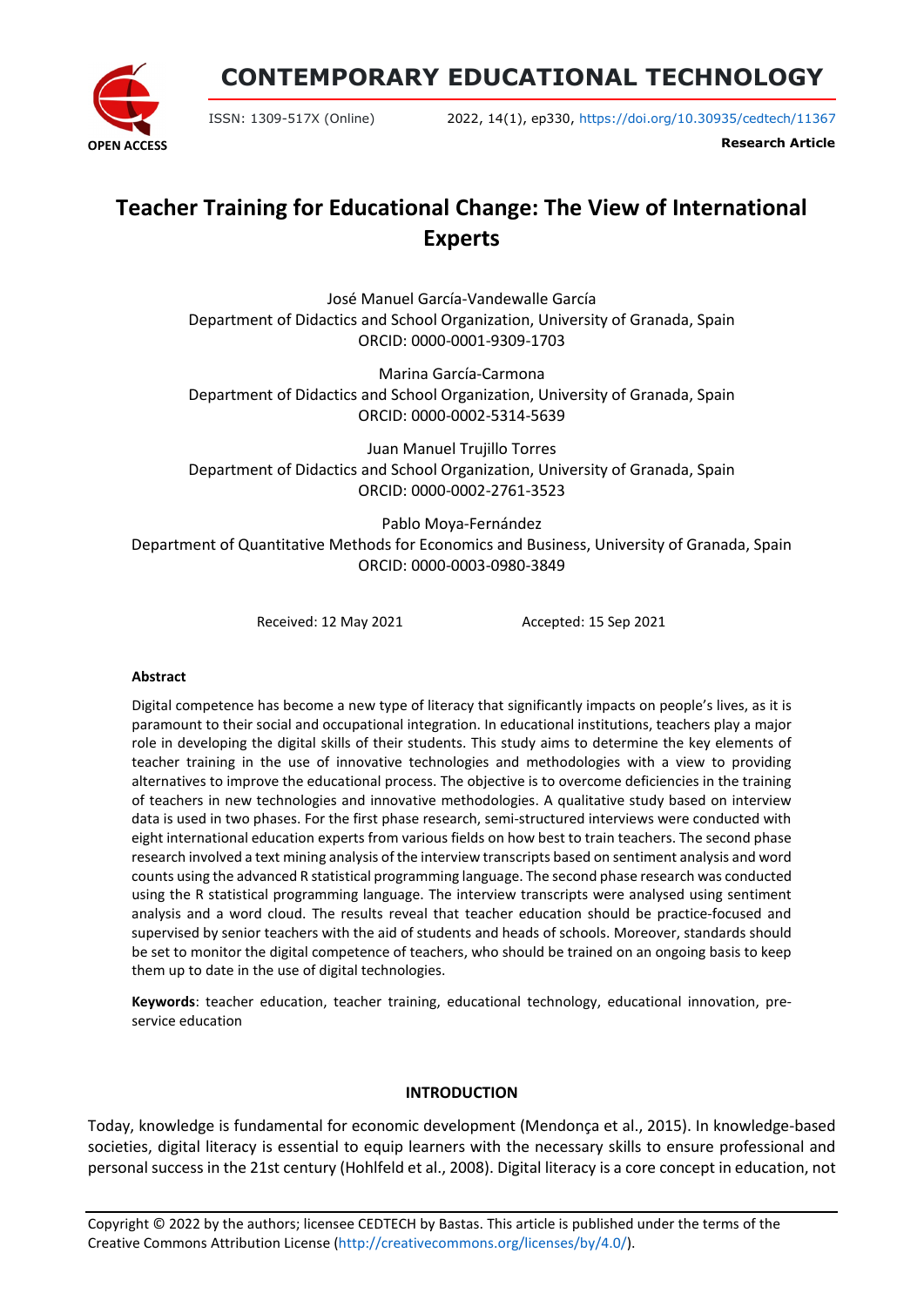only with regard to the acquisition of theoretical knowledge, but also practical experience through problem solving or collaborative work (Baran & Uygun, 2016; Siddiq et al., 2016), with some authors even supporting the idea that it is as important as being able to read and write (Wilson et al., 2015).

Information and communications technologies (ICTs) are of critical importance to society because they contribute to economic development (Park et al., 2015) and ICT skills are essential for getting a job (Jones & Pal, 2015). Despite being digital natives, however, the digital competence level of Generation Z (people born from the mid-1990s to the mid-2000s) is low, since mere exposure to these technologies is insufficient and digital literacy depends on how ICTs are used (Pérez-Escoda et al., 2016). In this regard, ICTs can be defined based on three dimensions of use: access to assets (devices), basic skills (knowledge of how the tools work), and complex capabilities (higher-level knowledge, digital literacy) (Mendonça et al., 2015). Yet digital literacy is not simply a question of using technology (Akayoglu et al., 2020; Pérez-Escoda et al., 2016); it requires specific training for the acquisition of complex skills and competencies. For this reason, it is necessary to teach students advanced digital skills with a view to their future labour market insertion.

To this end, it is essential to promote ICT use among students and integrate these technologies in the classroom (Thieman & Cevallos, 2017). The use of ICTs in the classroom also improves students' academic performance, thus making teaching more effective and boosting the quality of education (Hambira et al., 2017). ICTs also facilitate students' work, give them more autonomy, motivate them, and can be adapted to each student's level regardless of their difficulties (García-Valcárcel et al., 2014).

For instance, ICT training works well for learners with special educational needs and is one of the most useful forms of vocational rehabilitation for people with disabilities (Midgley, 1993), to such an extent that the British government recognised the importance and benefits of ICT use for people with special educational needs (Williams et al., 2006). Moreover, thanks to the Internet, ICTs are a powerful resource that can foster intercultural interaction by supporting different languages and cultures as never before (Resta & Laferrière, 2015). A direct relationship has also been found between people with access to the Internet and health literacy (Estacio et al., 2017). Additionally, the widespread use of ICTs has had an increasing impact on society and on relations between institutions and citizens (Eger & Maggipinto, 2010) and does so in an inclusive way because technology enables the full participation in society of people with visual impairments and problems of mobility (Jones & Pal, 2015).

Emerging technologies will continue to influence our society and are expected to affect education more deeply than ever before (Klaassen et al., 2017). For this reason, it is important that teachers be aware of technological innovations that will improve the future professional performance of their students (Foronda et al., 2017) by helping them to develop vital innovative and creative skills (Klaassen et al., 2017). In doing so, the skills acquired by students will in turn be passed on to society, in addition to encouraging the involvement of parents and family members in the use of technologies (Manzoor, 2016). To ensure the proper integration of ICT in the classroom, it should be viewed as a mode of learning and included in the curriculum (Nikolopoulou & Gialamas, 2015b).

Therefore, it is essential that teachers be properly trained in order to effectively develop the digital knowledge and skills of their students. The aim of this research is to determine the key elements of teacher training in the use of innovative technologies and methodologies in order to improve the educational process.

# **Teacher Training**

Teachers are a key element for the integration of technology in the classroom (Geer et al., 2017) because educational success depends largely on them (Nikolopoulou & Gialamas, 2015a). Exemplary schools and teachers can make a difference (Munns et al., 2013) and when they also use ICTs properly, multiple benefits can be gained, such as greater teacher availability, fewer time constraints, and more personalised learning (Durães et al., 2016). However, many teachers are reluctant to implement ICTsin their classrooms(Van Acker et al., 2013) and use technology very infrequently, resulting in the poor integration of ICTs in the classroom (Marcelo et al., 2015). Normally, when ICTs are employed for teaching purposes, only a limited number of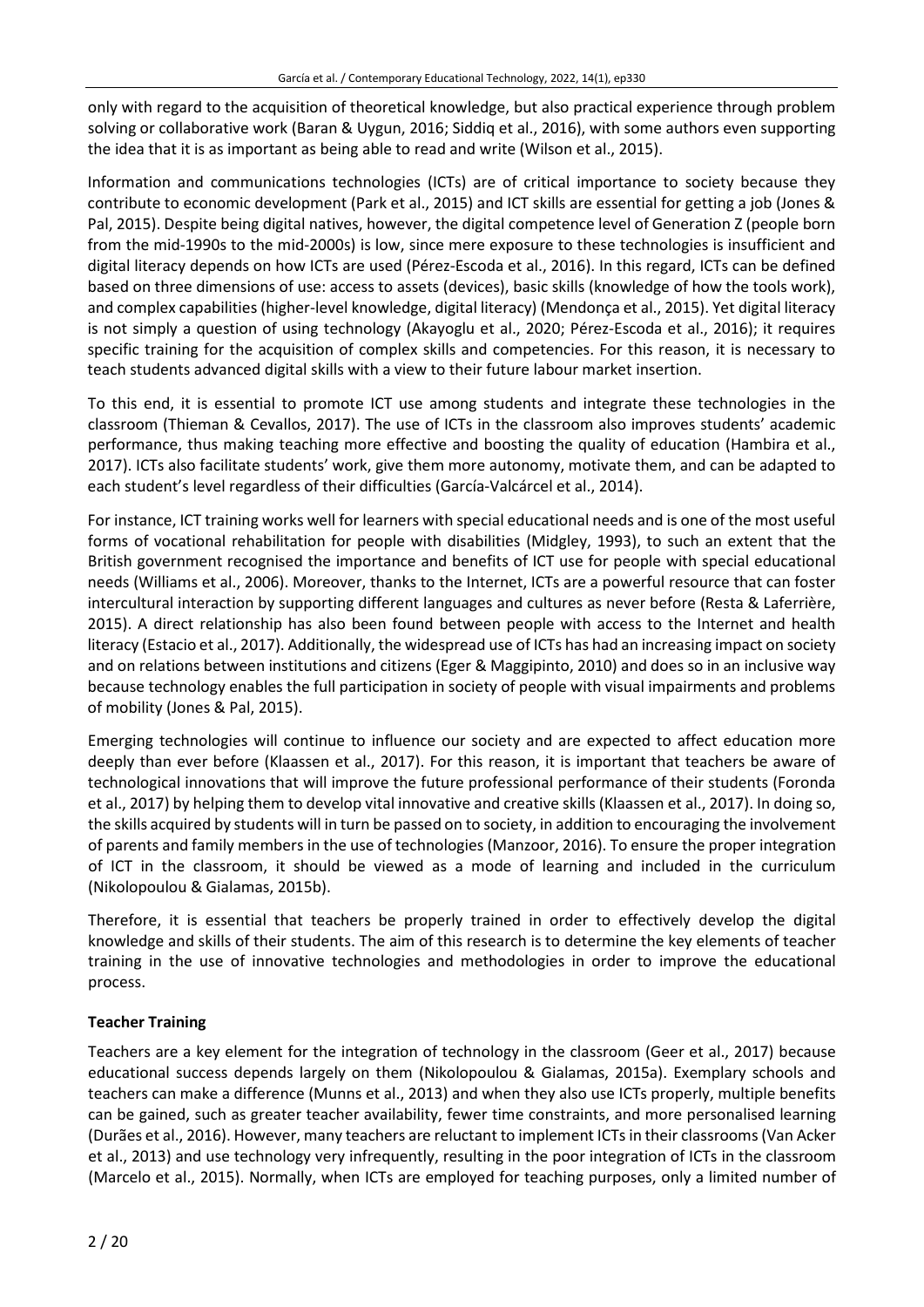resources are used based on traditional methods (Brun & Hinostroza, 2014) because teachers integrate the technologies that best suit their teaching practices (Marcelo et al., 2015).

Although teachers generally perceive the integration of ICTs in their classrooms in a positive light, they often encounter barriers that prevent them from doing so (Bingimlas, 2009). According to Pelgrum (2001), 40% of teachers believe that the main obstacle to using ICTs is the lack of digital devices. In Spain, ICT use in the classroom is low, despite the extensive ICT infrastructure in schools (Gil-Flores et al., 2017). In addition to insufficient material, the limited use of ICTs is due to teachers' lack of technical competence, mastery of the technology, and the excessive time and effort involved (Tallvid, 2016). Nikolopoulou and Gialamas (2015a) found that teachers perceive four barriers to ICT use: lack of support, lack of confidence, lack of equipment, and class conditions. Anxiety about using ICTs is one of the main barriers due to teachers' lack of confidence and negative attitudes (Van Acker et al., 2013). Anxiety also occurs because teachers worry that they know less than their students and do not have enough knowledge to solve their doubts (Wang et al., 2014). This happens with new technologies because teachers are sometimes less digitally literate than their students (Cairns & Malloch, 2017; Wang et al., 2014).

The key to developing students' digital competence is determined by teachers' own digital and pedagogical skills (Fernández-Cruz & Fernández-Díaz, 2016). Indeed, teachers cannot develop their students' digital competencies if they do not have them themselves (Fernández-Cruz & Fernández-Díaz, 2016). Because teachers have more pedagogical than technical knowledge—which implies that they have little knowledge to integrate ICTs and develop their students' digital competencies—they need to change their mindset and become digitally literate (Roig-Vila et al., 2015). The digital competence of teachers is essential for the integration of ICTs in the teaching-learning process and these competencies need to be defined in a common framework (Almerich et al., 2016). Therefore, teachers must be properly trained in the use of ICTs, as technologies alone cannot change learning environments (Marcelo et al., 2015).

The most important factors in teacher education are hours of training and support for teachers (Charbonneau-Gowdy, 2015; Hsu & Kuan, 2013). Continuous teacher training combined with collaborative work with colleagues fosters a positive attitude towards ICT use (Van Acker et al., 2013). However, it is necessary to offer training schemes at times that teachers can attend, as training is often incompatible with their work at school (Cuban et al., 2001).

In the training of future teachers, it is important to instruct them in how to integrate ICTs into the teaching and learning process (Brun & Hinostroza, 2014) as there is a gap in teacher education between theory and practice due to a lack of experience with innovative methodologies (Barak, 2014). Currently, pre-service teachers have learning experiences with ICT but they are not significant (Valtonen et al., 2015), partly because it is very difficult for teacher training institutions to assist prospective teachers in designing and integrating ICT into their teaching practice (Tondeur et al., 2016). This is a problem because trainee teachers' perceptions of the use of new technologies are conditioned by their previous experiences (Koh et al., 2013). However, when training experiences with ICT are good, teachers succeed in transforming students' worldviews and are more committed to using technology in their classrooms to build collective knowledge (Bozalek et al., 2013). ICT training for heads of schools is also important and should be a priority as it hastens the pace of technology integration in schools (Tondeur et al., 2008).

In terms of support, teachers need to be provided continuous accompaniment and follow-up until they become proficient in the use of technology (Archer et al., 2014), as it is a fundamental aspect of their professional development (Quintana & Zambrano, 2014). Moreover, given that teacher motivation is one of the most important factors in the integration of ICTs in the classroom (Uluyol & Sahin, 2016), teachers need to be encouraged to be more open to innovation and use these technologies both inside and outside the classroom (Van Den Beemt & Diepstraten, 2016).

The role of teacher educators is also crucial to building a solid knowledge base and developing 21st-century skills in teachers (Garba & Yusuf, 2016). Teacher educators who use ICTs in innovative ways (Drent & Meelissen, 2008) maintain contacts with educators and ICT experts, observe and experience the benefits of ICTs, use a learner-oriented pedagogical approach, and have a level of digital competence commensurate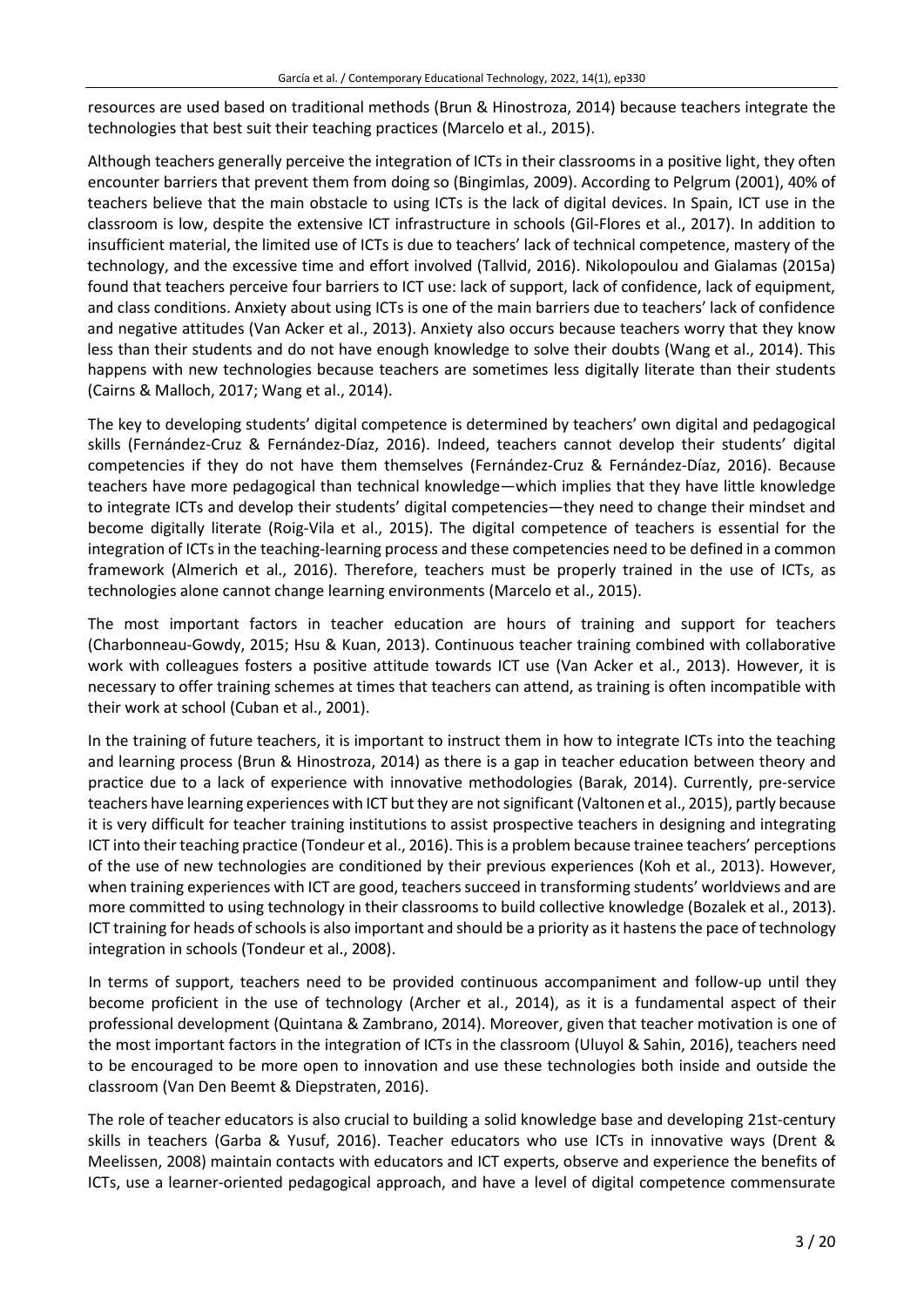

Source: Tondeur et al. (2012) [Colour figure can be viewed at wileyonlinelibrary.com] **Figure 1.** SQD model to prepare pre-service teachers for technology use

with their pedagogical expertise. Recent studies conducted with university professors have shown that teacher training has shifted from a teaching paradigm to a learning paradigm (Guillén-Guerrero & Molina, 2019). Differences have also been found between new teachers who have recevied training and accompaniment (Kozanitis et al., 2018) and those who have undergone a longer training process with respect to those who have not (Postareff et al., 2007). In general, previous research has established a positive relationship between the length of training (45 hours) and the evolution of teaching conceptions and approaches (Kozanitis et al., 2018). Similarly, other studies have shown that building a climate of mutual respect and trust among teachers helps to improve their professional competencies and that participation in a learning community reinforces their professional identity (Nemiña, 2018).

Many of the traditional teacher education models are technocentric (Harris et al., 2009). For this reason, the Technological Pedagogical Content Knowledge (TPACK) model is now recommended to ensure that teachers are qualified to meet the requirements of 21st-century learning (Drajati et al., 2021). TPACK can be taught effectively through training courses (Zimmermann, 2021) that can be blended (Guillén-Guerrero & Molina, 2019). Instruments are also needed to assess TPACK in pre-service teachers (Schmidt et al., 2009). In thisline, some studies are presenting very valid ways of assessing the model (Wahyuni et al., 2021). Other strategies have also been employed to prepare pre-service teachers, such as the Synthesis of Qualitative Data (SQD) model (Tondeur et al., 2019), which considers teacher educators as role models, encourages reflections on the role of technology in education, technology use, collaboration with other teachers, supervised experience, and continuous feedback.

Pre-service teacher training in ICT competence occurs in three stages (Chen et al., 2017): cognitive search, activity, and practice. In turn, the factors that enable the integration of ICT in the training of future teachers are (Aslan & Zhu, 2017) pedagogical knowledge, pre-service ICT training, and ICT competence. As regards pedagogical knowledge, for the use of emerging technologies to be effective, the following phases should be implemented (Ng'Ambi, 2013): a) set an educational goal; b) anticipate learning outcomes; c) describe the purpose of the activity; d) select the appropriate tools; e) the students create an artefact (i.e., a project); and f) the students reflect on their learning process. In addition, various ICT resources need to be integrated with each other and with innovative methodologies (Markus & Mentzer, 2014). Service learning, which provides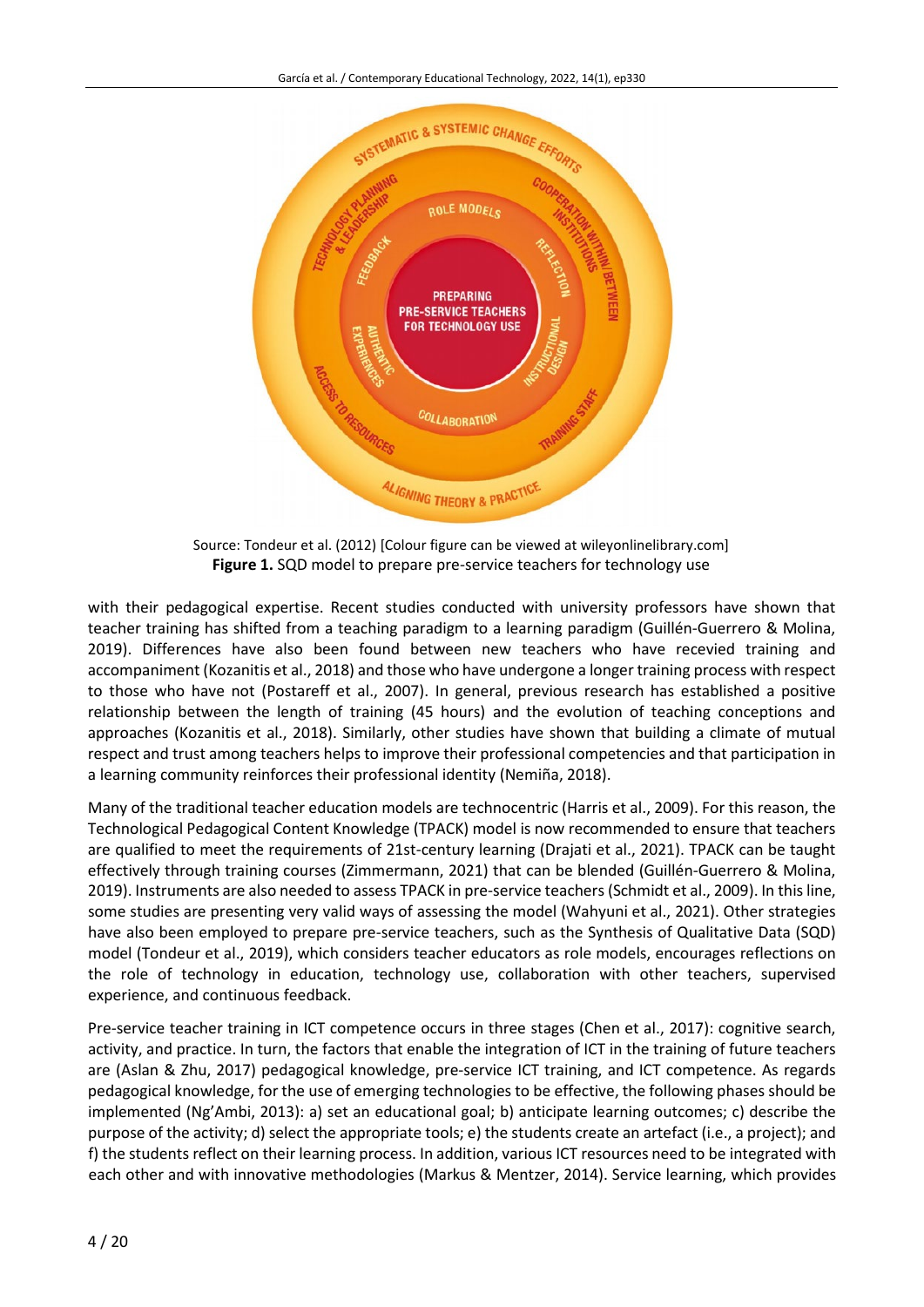real-world experience while providing a service to the community, can be useful for this purpose (Salam et al., 2019). Ideally, the conditions will be created for self-directed and, ultimately, lifelong learning, although few students are actually capable of doing so (Gogh & Kovari, 2019).

Teachers' digital competence can also facilitate the educational use of ICTs in the classroom depending on the following five factors (Van Den Beemt & Diepstraten, 2016): ICT usefulness, support received, previous experience, and ICT availability and access outside the classroom. In addition, the teacher'srole, the ICT used, the learning objectives, the involvement of people outside the school, the involvement of the students, and the learning outcomes achieved will determine the type of innovation fostered in the classroom, which can either be traditional classrooms where teaching practices are conventional, emerging classrooms in which teaching practices are halfway between more traditional and more innovative ones, or fully innovative classrooms (Bocconi et al., 2013).

The main premise of this article is to improve teacher training to improve education. To this end, we intend to identify the key elements needed to improve both pre-service and in-service teacher education. The study seeks to answer the following question: What are the key elements of teacher education that ensure the successful use of technology and innovative methodologies in the classroom? Through various analyses of interviews with experts with broad experience in different fields of education, the most important points will be identified. These points will be the key elements for improving teacher training.

# **METHODS**

# **Design and Sample Selection**

The aim of this study is to identify key elements of teacher training related to the use of innovative technologies and methodologies with a view to improving the educational process. More specifically, it attempts to determine how education can be improved through teacher training. In this regard, teachers must be able to adapt to different contexts and settings using the methodologies and technologies available to them in order to provide their students the best possible education. To this end, eight international experts in education participated in this study. The experts were interviewed about training teachers in how to integrate new technologies in their teaching practice.

To ensure the quality of the data obtained and gain a more comprehensive view of the phenomenon, the informants were selected using a purposive sampling method (Tójar, 2006). The selected informants are all international experts in education with extensive experience who come from different educational backgrounds. Specifically, the sample includes the head of digital education and professor of education at University College London; three professors from the Graduate School of Education at Stanford University; a professor from Singularity University; the head of AltSchool based in Sillicon Valley, California, USA, and one of the most innovative schools in the world; the president of the Best Teachers Institute and author of the book *What the Best College Teachers Do*; and an education guru and former education advisor from the UK.

#### **Interviews and Procedure**

A qualitative study based on interview data was used to obtain more precise results by the triangulation of methods. In a first phase, was used based on one-hour, semi-structured interviews. In a second phase, was employed to analyse the information in a more subjective manner. To this end, the transcriptions of the interviews with the informants were analysed using text mining and the R programming language. The data were then processed using RStudio statistical software and the "tm" (Feinerer & Hornik, 2020), "wordcloud" (Fellows, 2018), and "syuzhet" packages(Jockers, 2015). RStudio is a well-known and widely used application in teaching and research since it is a free multiplatform software that provides relevant data for advanced statistical analyses.

The interviews were conducted through different channels: three by videoconference using the Skype platform, four face-to-face interviews in California, and one by email. For the interview conducted via email, the same open-ended questions used in the other interviews were sent to the informant, who responded to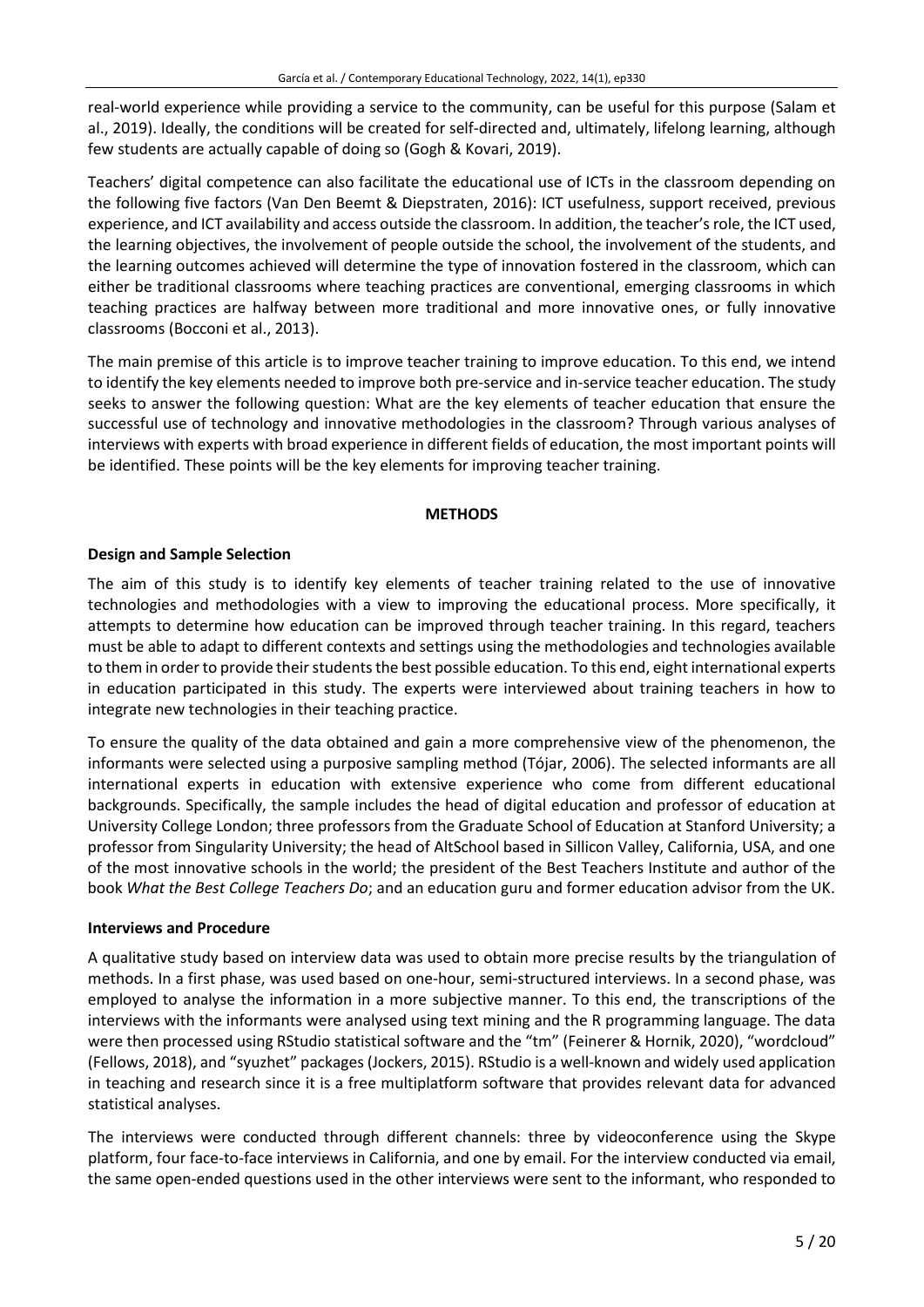them in writing. All interviews were recorded and subsequently transcribed for the analysis with the prior consent of the informants. Any personal information that could identify the informants was deleted, and each transcript was assigned a code to guarantee their anonymity. All interviews were then recorded and professionally transcribed.

### **Data Analysis**

# *First phase analysis*

To analyse the interview transcripts, a classical content analysis method was used (Bardin, 1996). The method was structured into phases of categorisation, text distribution, and content analysis. The first step of the analysis involved identifying the different categories that emerged from the meta-category (the overarching category) and identifying the key elements for training teachers in the use of innovative technologies and methodologies to improve the educational process. The second step of the analysis was structured around the following questions:

- 1. What do you think about the development of standards to regulate the digital competence of teachers?
- 2. What role does initial teacher training at universities play in this educational change?
- 3. What importance do you attach to the permanent education of teachers?
- 4. What is the teacher's main challenge in this context of change?
- 5. What knowledge or practices should be modified and integrated?

The third step complemented the analysis linking the categories with the study objective in order to address the general question guiding the research. It consisted of thoroughly reviewing the passages of the original transcript to ensure that no relevant aspect had been omitted when paraphrasing and summarising the informants' narratives. The categories were distributed in accordance with the study objective and will be used below to structure the presentation of the results.

#### *Second phase analysis*

The data drawn from the interviews were analysed using the RStudio statistics program, as mentioned above. This is a highly versatile program, making it suitable for use in a large number of fields, including education. The software was used to analyse the interview transcripts and obtain relevant data to complement the first phase data. The words used in the transcripts are represented in a word cloud (Heimerl et al., 2014; Lohmann et al., 2015). This process consisted in plotting the words in the transcripts and displaying them in a size proportional to the frequency with which they appear in the responses, thus indicating the elements of greatest importance to the informants. Thus, the most frequent words in the experts' responses are the largest in the chart. The chart enables detecting keywords that help to identify the main ideas behind the responses. Prior to the analysis, irrelevant words, such as fillers, tags, articles, and auxiliary verbs that appear in large numbers in the transcripts and did not provide relevant data for the research, were eliminated from the count. A sentiment analysis of the interviews was also conducted to complement the data obtained through the first phase analysis. Sentiment analysis consists of searching for a series of words associated with certain feelings to identify the emotions produced in the informants in response to the questions. The analysis is done using the NRC Word-Emotion Association lexicon developed by Saif M. Mohammad (Mohammad & Turney, 2010). The NRC is a list of English words associated with eight basic emotions (anger, anticipation, disgust, fear, joy, sadness, surprise, and trust) and two sentiments (positive and negative) in the experts' responses. This type of analysis is frequently used in research (Liu, 2012; Martinez & Mateus, 2019; Parmar et al., 2018; Patra et al., 2015; Sasangohar et al., 2020).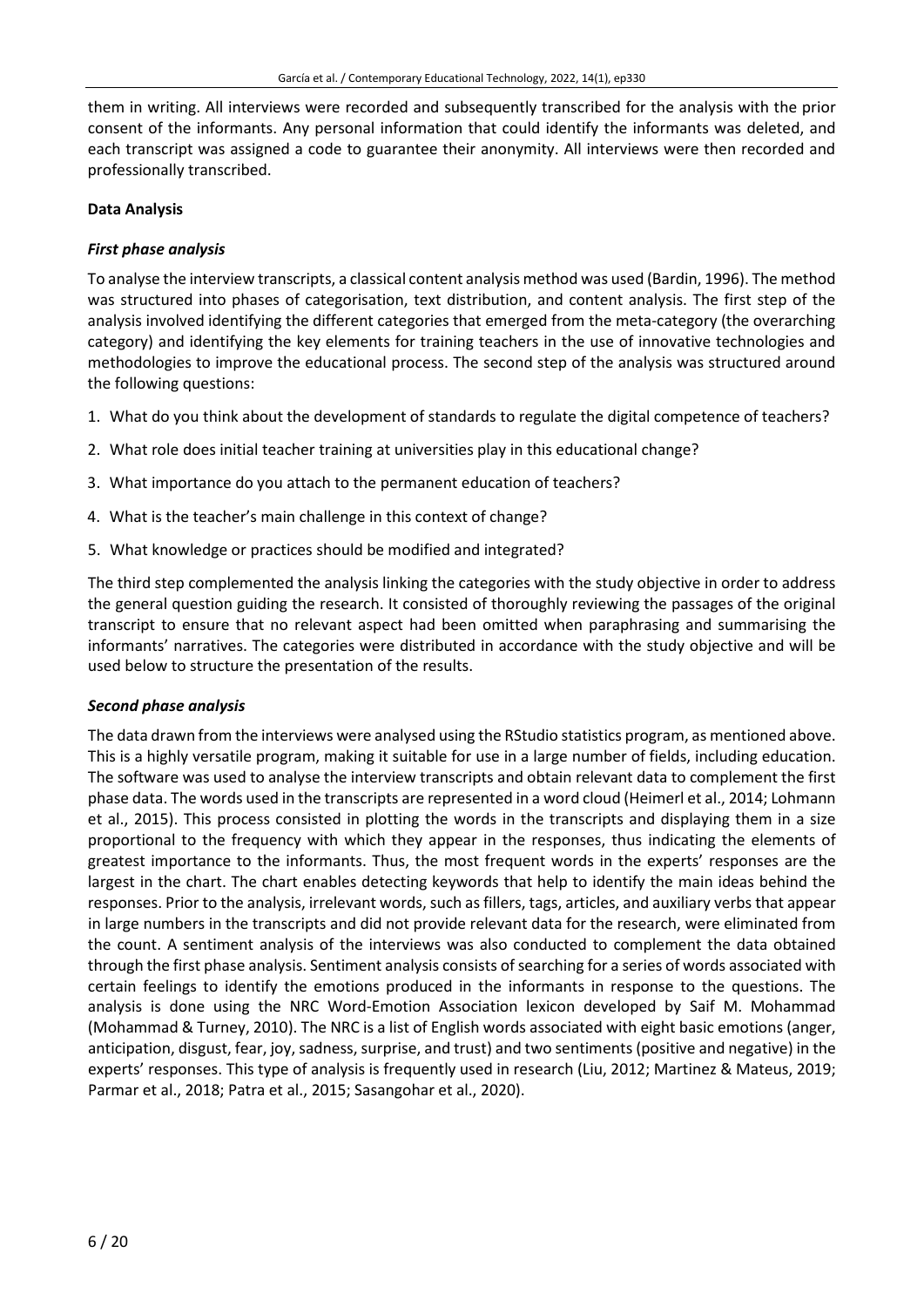

**Figure 2.** Sequence of the qualitative analysis

# **RESULTS**

# **First Phase Results**

This section provides an overview of international experts in education based on their own experience in training teachers in the use of innovative technologies and methodologies to improve the educational process.

# *Teacher training*

The informants highlighted that many teachers do not currently know how to use technology in the classroom because teacher training curricula are often just one year in length and cover a large amount of content but leave little room for learning about new technologies. Moreover, training is often limited to learning about the characteristics and potential of technology, rather than how to actually use it to support learning. In this regard, teacher training in ICTs needs to cover aspects such as learning management systems, applications, and collaborative tools, as well as the pedagogical methods to use them. In addition, teachers are permanent novices because new technologies are always emerging.

"Many of our teacher candidates come in and have not been taught using new technologies and part of this is technology is always changing." (Informant 1)

As the experts pointed out, this may also be due to the fact that teachers acquire initial training and then never retrain. Although initial training provides them with basic skills, there is nothing to demonstrate advanced competence. Teachers need to continually update their skills, knowledge, and experience because many of the tools and competencies they require are constantly changing. In this regard, professional development is important as it enables future teachers to contextualise what they have learned and apply it in specific, real-world settings. This is a fundamental aspect of teacher training because education is about preparing students for the challenges that lay ahead.

"Vital! Teachers should always be, first and foremost, lead learners. If education is about helping to prepare our students for the challenges of their future then we need to ensure that our teachers are kept aware of that future. In order to do that, their own skills, knowledge and experiences need to be constantly refreshed." (Informant 6)

In order for teachers to adapt to these changes, the experts stress the importance of teachers being aware of the benefits of using new technologies in education. Teachers need to know how new technologies work and why they work so that they can make the necessary modifications and changes to enable them to effectively implement technology in different educational settings. They also need to embrace ongoing action research and have the commitment and confidence to constantly refresh and renew their teaching practices.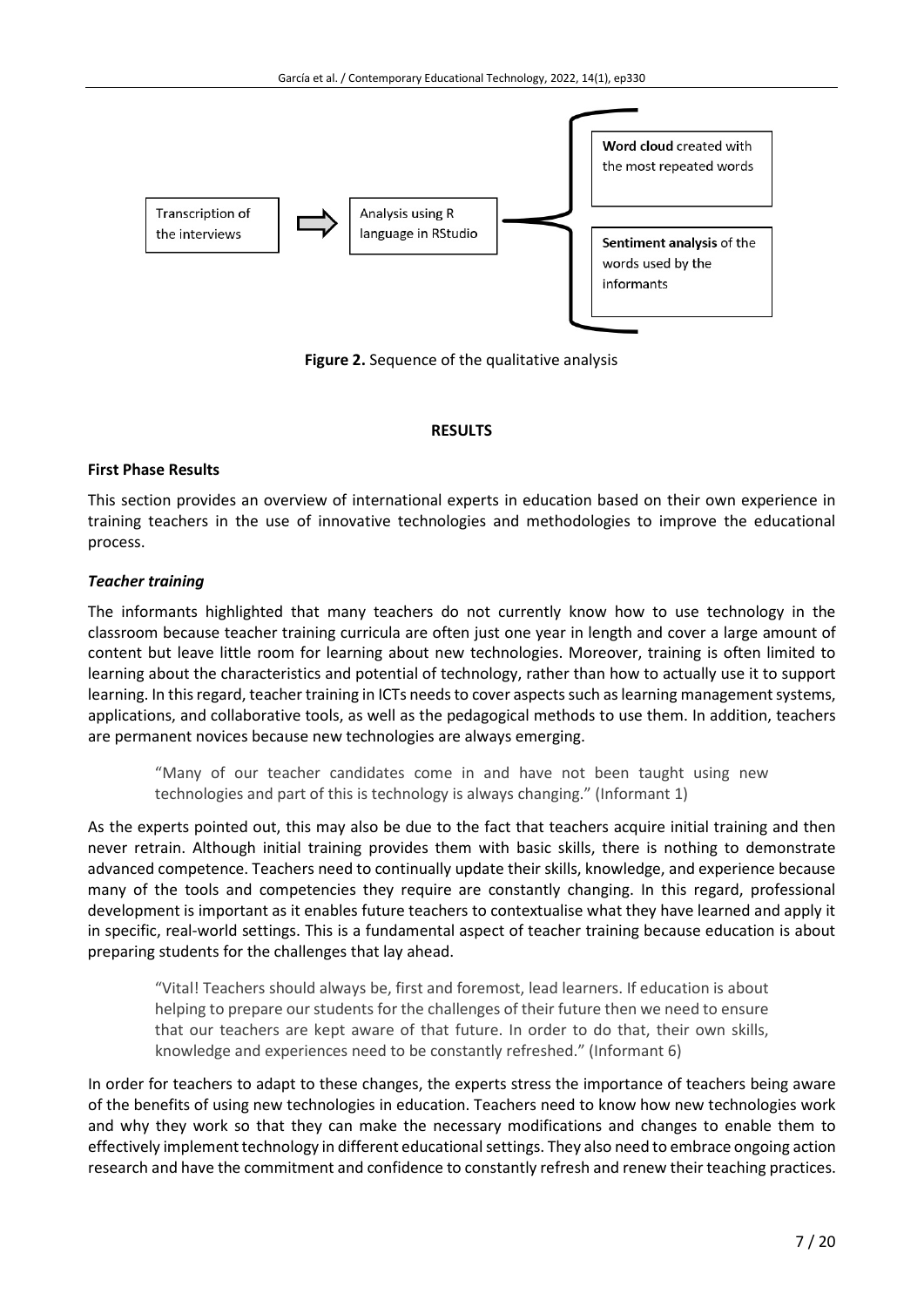However, the focus should not only be on teachers, but also the heads of schools because they have a significant impact on their educational institutions.

"We can't keep focusing just on teachers because principals are so important like the people at the top so in some of the schools that I think are doing the most exciting things." (Informant 2)

The informants also underlined the importance of challenging the beliefs of future teachers arising from their own education. Training must be practice-based, so that future teachers can integrate and implement new technologies in their school and in society. Indeed, the new generation of teachers requires training that enables them to apply what they have learned in any context. To achieve this, teachers must have not only sufficient knowledge, but also the predisposition to use it.

"We need to remember though that most young people who are wanting to train as teachers have increasingly high levels of digital competence which means that we need to develop programs about how tech supports learning, not about how to use tech. We need also to understand that it will be that generation of teachers who will evolve how we use tech in education, it will not be universities. We need to ensure that training is based on pragmatism and not prescription." (Informant 6)

As the interviews revealed, teachers should undergo lifelong learning, because what they are teaching, how they are teaching it, who they are teaching it to, and the tools they are using are constantly changing. It is important to know what tools are currently available, even if they are changing. However, to get people to change, they have to learn to change, and that means recognising the need to improve, which is not always pleasant. According to one of the informants, thisfailsto meet the four C's of learning: "competence, control, confidence, and comfort." Another aspect reported by the informants is that teachers are intimidated by the possibility of not using new technologies properly, which makes them feel stupid. It is therefore very important to support teachers in ICT use.

"Just the intimidation and feeling stupid [for] not knowing technology and also time for when it comes to using it with students, teachers have to understand it themselves." (Informant 3)

The experts also underline the importance of permanent training that cannot be limited solely to attending a few workshops. Moreover, teacher trainees need to receive constant feedback from other teachers who supervise their work. Indeed, collaboration between peers is one of the best ways to train future teachers: since both teach the same things, they both get feedback. In addition, goals should be set with specific outcomes that can be monitored and linked to professional development. A good example of this is the Japanese model, where a group of teachers prepare a lesson and test it with different groups of students until they are satisfied that effective learning has been achieved, and then publish the lesson for other teachers to see. If the use of new technologies were also incoporated, the system would be a very powerful. For this to happen, part of the budget needs to be earmarked for investment in this process by both the education authorities and schools:

"Permanent education of teachers, it's absolutely necessary and so that's another thing that I think has to be in all schools' budgets." (Informant 3)

"One model that I really like and think is interesting here is the Japanese model of lesson study which is small groups of teachers who identify one problem that they want to solve in their teaching and then they design a lesson collaboratively and then they test it with different groups of children and refine it and finally they publish it and celebrate I'd I just think that's a very neat model and if there were an aspect to including digital technologies that are the tools in that process I think that would be really powerful." (Informant 1)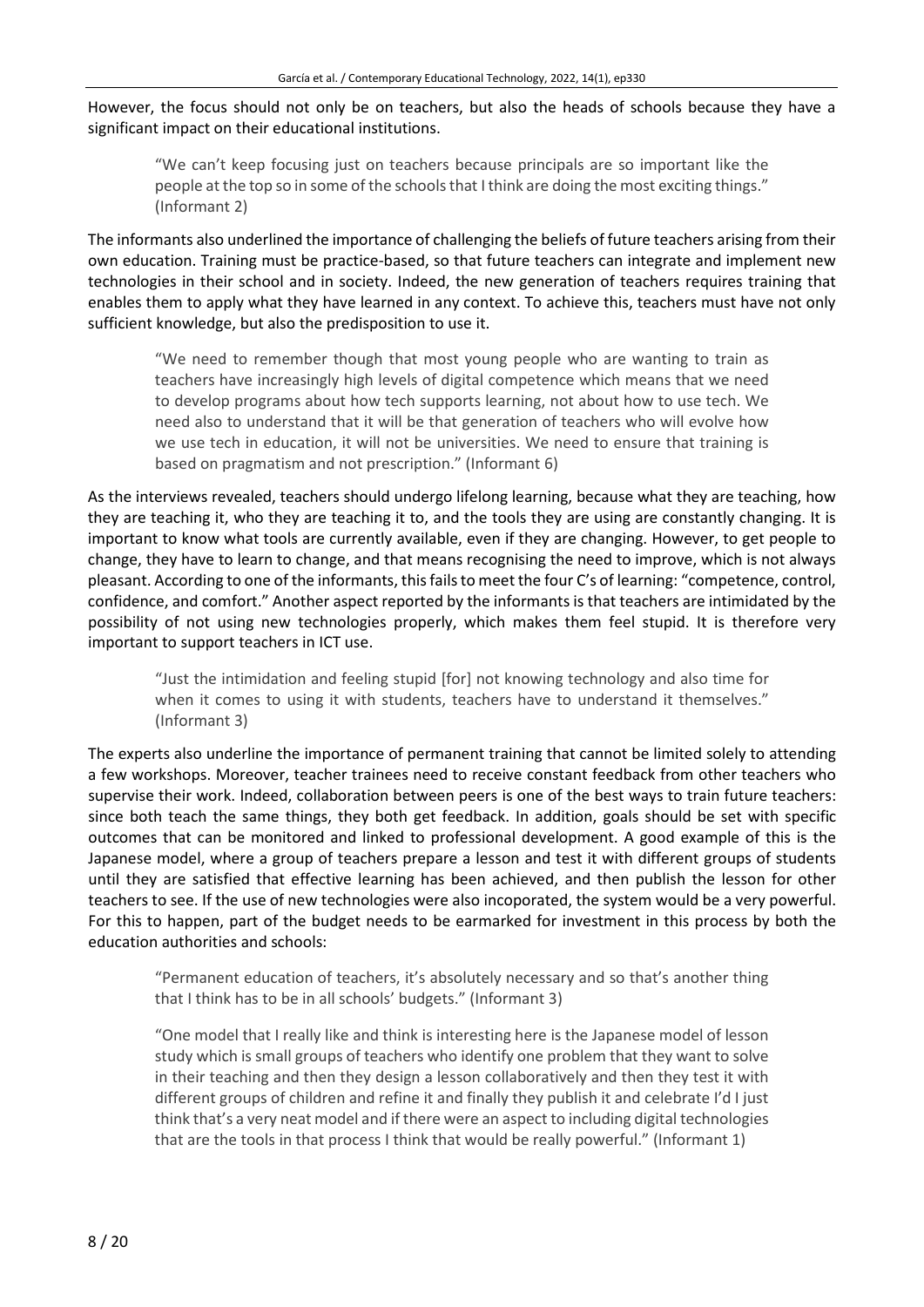In this regard, the informants emphasise that the best teacher education programmes are those that work with a veteran teacher in the classroom and in a variety of settings. One informant stated that future teachers need to be made to think about what it means to learn by answering four questions. The first question is what people must do intellectually and emotionally to achieve learning; the second, what can go wrong as a stereotype threat; the third, how to create a critical environment where learning is more likely to occur (not simply deliver information), and the fourth, how we as teachers and our students can come to understand our learning progress (assessment).

Another aspect of teachers' learning is to foster curiosity and the need to know, which also provides teachers the necessary tools and skills to continue learning for the rest of their lives (lifelong learning). Creating lifetime learners must be one of the primary goals of any type of education, including that of teachers, who should always be learners. Teachers need to be comfortable with and value the use of technological tools in order to reach students in a different way, and they need to get excited about and learn how to use the tools so that they can then help their students to do the same. The constant development of new technologies facilitates lifelong learning through online tools and resources such as teacher communities on Facebook, Twitter, Pinterest, and other platforms where teachers can learn from each other.

"A lifetime learner, that has to be one of the goals of any education, how you create a lifetime learner [who's] going to continue to grow and continue to try new kinds of things." (Informant 8)

In addition, the informants underscored the importance of involving studentsin the teacher training process. In this regard, students can help teachers by teaching them about new technologies, although this idea is not always looked well upon by teachers as they often view themselves as the single source of knowledge and are reluctant to be taught or corrected by their students. However, if teachers are receptive to accepting student input, it can transform the traditional passive teaching dynamic into a more active one. In addition, students feel valued because they collaborate with the teacher regardless of age or cultural differences.

"Students can be involved in helping to teach the teachers so it's a different model because sometimes teachers like to be the house of knowledge that impart their knowledge to all of their students." (Informant 4)

According to the informants, it is essential that training and certification be compulsory for all teachers. Teachers must demonstrate that they possess the minimum competencies to be able to teach. Moreover, their teaching skills should be assessed on the basis of research on how human beings learn, so that they are able to use any tool to construct a natural and critical learning environment that facilitates deep learning. Investing in teachers is investing in society because their work is beneficial to society.

"You should be able to show that you've got a minimum competence. I think it is like a driving test, you know you should be able to show that you've got a minimum competence, okay I mean, I, I think if you want to call yourself a professional teacher you shouldn't know the repertoire of tools that are available. [That] doesn't mean you have to use them, okay, but you should know that, well, I could use this tool for doing this particular . . . support this kind of learning, this tool for this particular learning. "(Informant 5)

In order to ensure that teachers possess a minimum of knowledge, one of the most important aspects that the informants mentioned is the need to set standards. This would also mean that teachers would know how to use the latest and most up-to-date tools and feel confident, although the informants acknowledged that this is difficult to put into practice. The complexity of using ICT effectively in the classroom is a challenge because it is not simply a question of teaching with technology. We start by choosing the technology we are going to use and then it has to be mixed in with other more traditional tools. Likewise, the teacher training curriculum should be standards-based, because according to the informants this is the best way to achieve effective results in terms of productivity.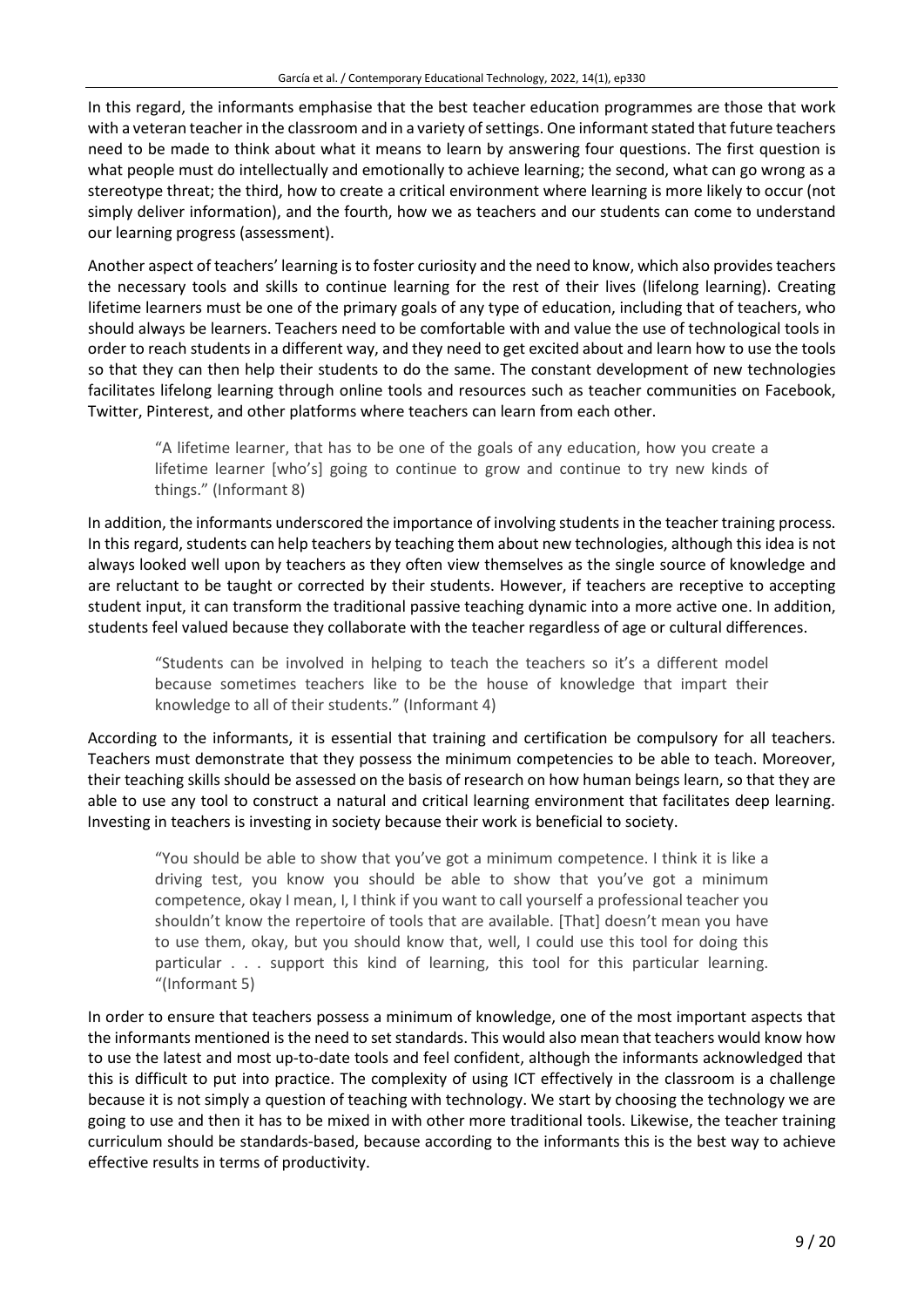"The standards-based teacher education curriculum is really the best way of achieving effective outcomes in terms of productivity […] However I don't think standards are necessarily a panacea. In the UK, a IC standards was used for a few years at the late 1990s, early 2000s, and I think there were about 107 standards and the whole thing became so . . . and it lead to evidence and the standards [went] from demon level describing the basic functionality of core technologies all the way through to sophisticated pedagogical routines. They've made them very, very difficult to use in an operational [way]." (Informant 7)

Such standards should be grounded in the educational ethos and aims of the school. Moreover, they should be part of teacher development and competence to ensure that teachers receive the same training in the use of new technologies.

The informants indicated that new teachers have increasingly higher levels of digital competence and that it is the teachers who will change the way technology is used, not the universities. It is therefore necessary to work towards lifelong learning for teachers and inspire them to be leaders.

"It is critical. I don't know that students can respect or feel confident about the implementation of new technologies in their school and also in all of society if the teachers don't have the base knowledge." (Informant 4)

In short, many teachers lack the necessary digital skills due to gaps in their training. For this reason, teacher training must be improved because teachers cannot transfer knowledge and skills they do not have. Training needs to be pragmatic and enable teachers to adapt to any educational context. In addition, permanent training is necessary to ensure that teachers keep up to date. In the process, teachers can count on students for help, as students often have better knowledge of the use of new technologies than teachers. Teaching competencies must also be evaluated to determine teachers' ability to teach and minimum standards should be set to ensure effective teaching practices, which are best measured by pedagogy-based standards.

Based on the above analysis, the following key elements related to teacher training have been identified:

- Teachers require digital skills to be able to transmit them to their students.
- Teacher training must be pragmatic.
- Teachers must be able to adapt to a diversity of educational contexts.
- Teachers must receive ongoing training to ensure that they keep up to date.
- It is important that teachers are supported by their students.
- Teachers' competencies should be assessed based on standards.
- Pedagogy-based standards should be set.

#### **Second Phase Results**

In this section, a second phase analysis is carried out of the experts' responses to the questions on teacher training. First, a word cloud was created using the transcripts of all the interviews. This was followed by a sentiment analysis developed by Mohammad & Turney (2010) in the informants' responses using 14182 unigrams.

**Figure 3** shows the word cloud based on the informants' responses. As can be seen, the words with the largest size are "teacher", "technology", "students", "can", "learning", and "like". These were the most frequently repeated words, particularly "teacher" and "teachers", since they were the main topic of the interviews. Other words such as "can" and "like" also appear more frequently since they are two commonly used verbs in English. However, "teacher", "student", and "technology" are among the words that occur together most frequently, thus highlighting the importance of these three aspects in teacher training.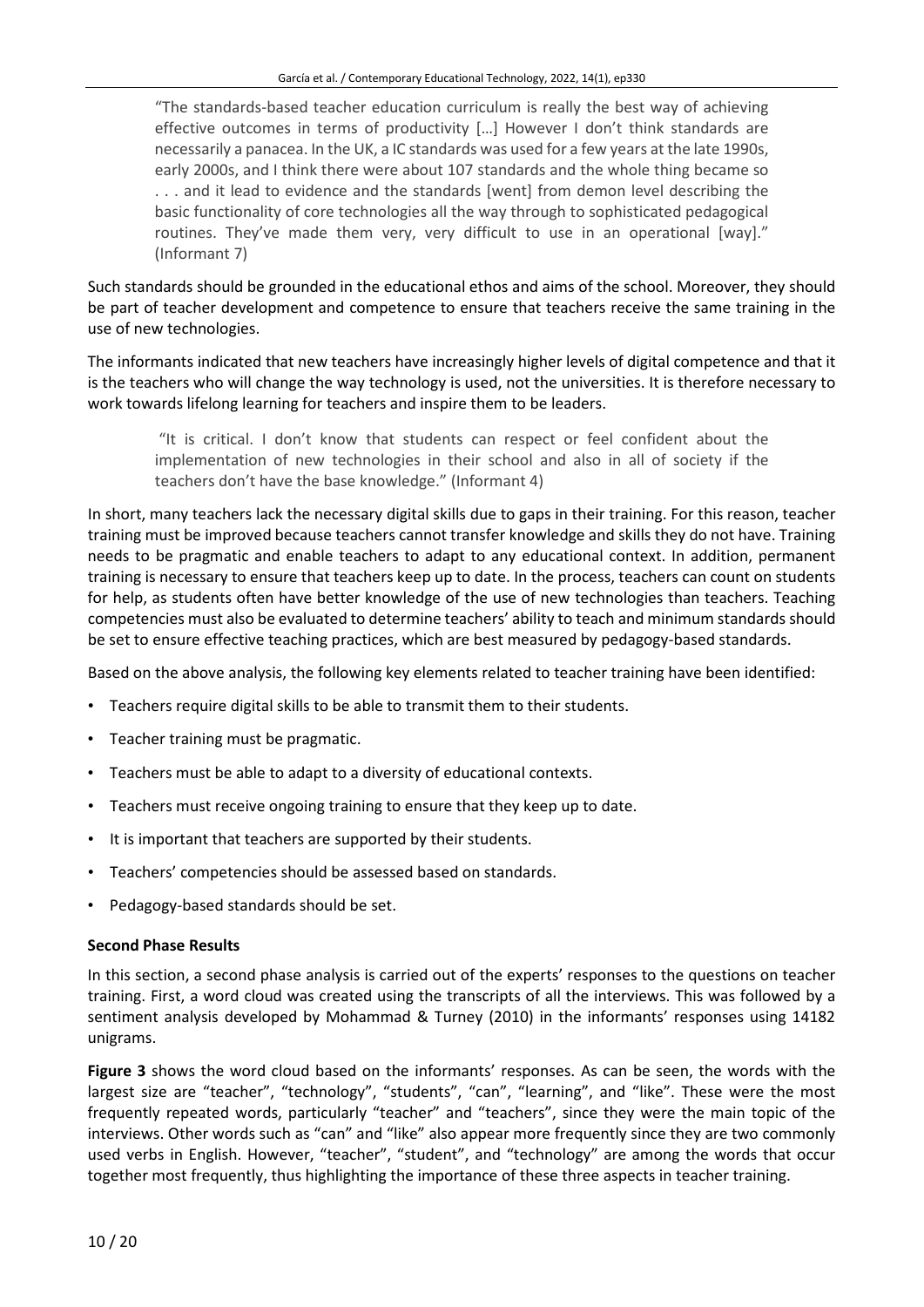

**Figure 3.** Word cloud for teacher training

The word cloud indicates that the figure of the teacher, students, and technology are key elements in teacher training.

**Figure 4** shows a count of the sentiments and emotions that appear in the informants' responses to each of the questions. Firstly, it is important to highlight that positive feelings far outweighed negative ones, which indicates the informants' optimism about the issues discussed. The predominant emotions are "trust" and "anticipation", thus revealing the experts' knowledge and confidence about the different topics addressed in the interview. With regard to the distribution of emotions per question, no major differences were observed. The most noteworthy finding is the low frequency of positive sentiments and the emotion "anticipation" in Question 1, which dealt with the development of standards to regulate the digital competence of teachers. This could indicate that the experts interviewed attach more importance to aspects of teacher training other than the implementation of standards or other types of regulations on digital competence, even though this is a relevant issue in their discourse. In contrast, Question 3, which refers to the importance of permanent training, elicited more negative sentiments and the highest frequency of the emotions "sadness" and "disgust" than in the rest of the questions. This might suggest that the experts believe that permanent teacher training is more complex or difficult to achieve. Although Question 3 showed the highest scores in terms of negative sentiment and negative emotions, negative feelings are still much lower than the positive ones in this question.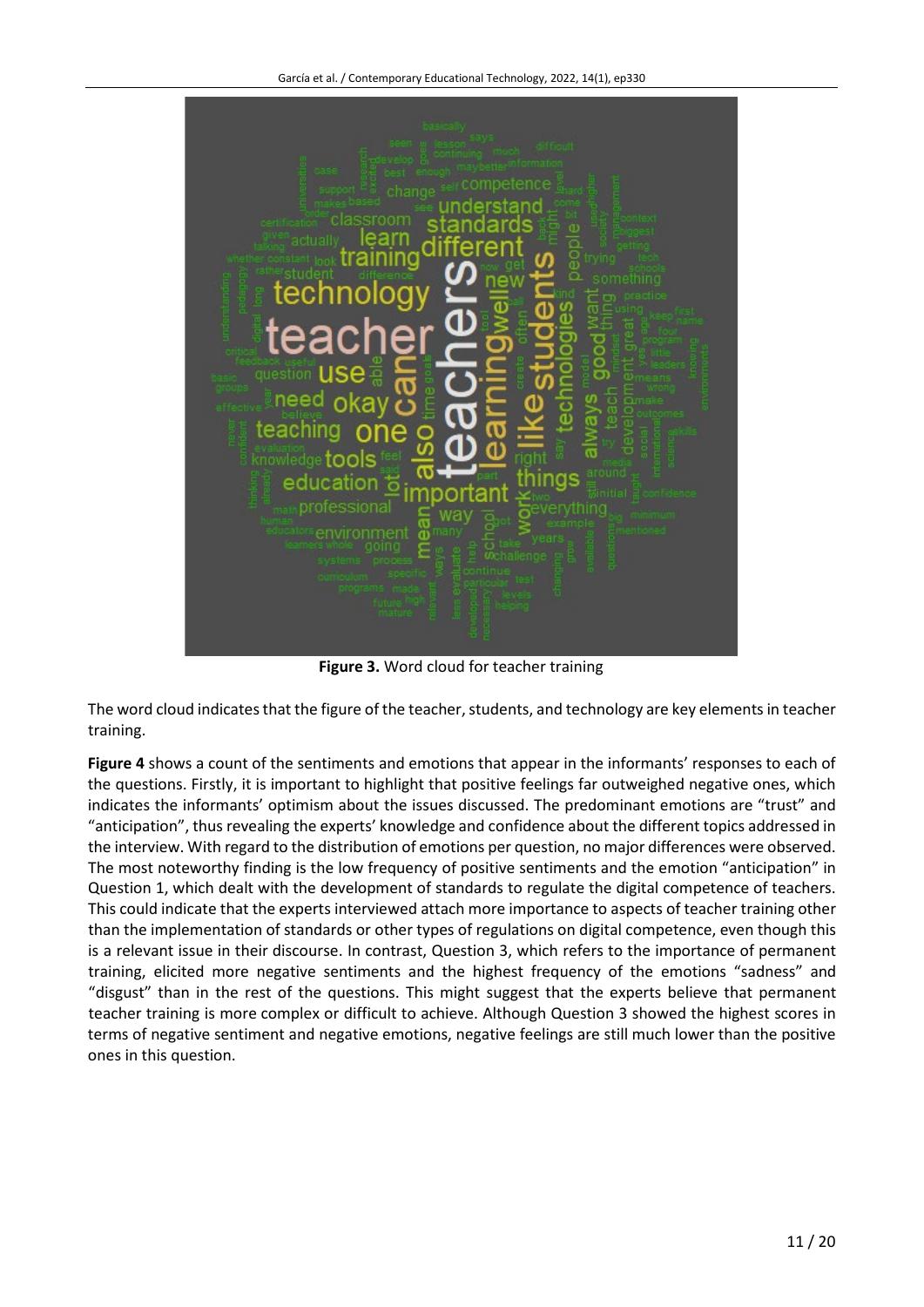

**Figure 4.** Analysis of emotions based on the NRC lexicon by question

The results of the sentiment analysis identified the following key elements of teacher training:

- The need to improve teacher training.
- The difficulty of implementing permanent training.
- Standards and norms are not the most important elements of teacher training.

#### **DISCUSSION**

As our study has shown, the most important factor to achieve educational change is teacher training (Geer et al., 2017), followed by curricula that engage students not only in their own learning, but in society as a whole (Broadbent & Papadopoulos, 2012). The figure of the teacher appears as a key element in educational change both in the interviews with the experts and the second phase analyses of their transcripts. Consequently, special emphasis must be placed on teacher training, which is decisive for their future performance in the classroom. However, teacher training is currently inadequate (Fernández-Cruz & Fernández-Díaz, 2016), as teachers are often not trained in new technologies. One of the main findings of our research points to the importance of teachers being taught how to use technologies in a practical way (Pérez-Escoda et al., 2016) and to support their teaching practice. The experts highlight the importance of using real-life experiences in teacher training with the support of veteran teachers. According to previous research, teachers are still only taught about the properties and characteristics of technology (Barak, 2014). This means that new technologies are often not used appropriately in schools, thus explaining why both the informants and previous studies speak of the need for pre-service teachers to certify minimum digital competencies in order to become teachers (Aslan & Zhu, 2017). Equally, certified standards would make it possible to verify teachers' advanced competencies by recognising their work.

The informants agreed that although initial teacher training entails the mastery of basic competencies required for teaching practice, the mastery of advanced competencies must also be certified. However, as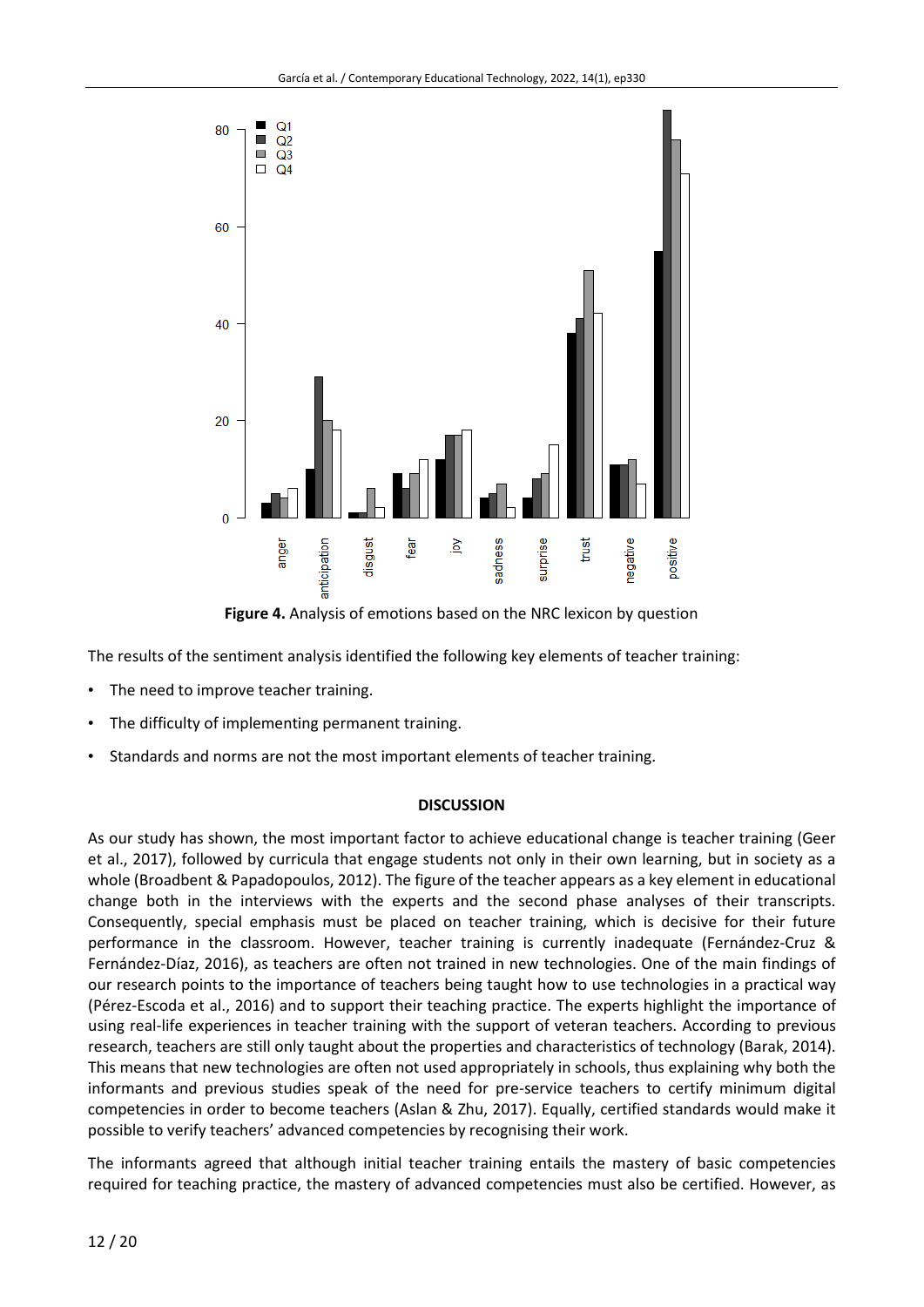initial teacher training is lacking, the level of initial competencies acquired during training is insufficient and not a guarantee that teachers have, in fact, acquired basic skills. Therefore, the use of standards could also be included in their training to confirm that trained teachers have the necessary skills to be successful in their profession. Standards-based curricula would be the most effective way to achieve this (Almerich et al., 2016) so that all teachers receive the same level of training and those who obtain an advanced level are given due recognition. From the study it is clear that standards should be based on each school's pedagogical approach and goals. However, it is important to note that establishing a large number of standards is also counterproductive due to the difficulty of applying them in practice. This difficulty may have influenced the low level of optimism reflected by the experts in the first phase analysis on the implementation of standards to measure teaching staff skills. As mentioned, the informants highlight that teacher training requires a pragmatic not a theoretical approach (Siddiq et al., 2016). Therefore, training future teachers with a veteran teacher in the classroom in a variety of settings is the best option (Van Acker et al., 2013). In addition, lifelong learning and supporting and even inspiring teachers to be leaders is paramount to their success. Nonetheless, the informants highlighted the complexity involved in doing this, because teachers are permanent novices since new technologies are constantly emerging and changing the way they work. At the same time, however, ICTs can facilitate lifelong learning since teachers can train online (Laurillard, 2016) and provide feedback to each other in online communities (Tondeur et al., 2019). However, in order to do so, teachers must have a minimum knowledge of new technologies to successfully carry out online training and keep up to date independently on a permanent basis. Minimum skills must be acquired during initial training to ensure teachers can perform their functions autonomously. This is particularly important in cases where teachers are teaching in rural or isolated areas with limited peersupport and material resources. They need to use the internet to create resources, interact with other teachers, participate in online training, and keep up to date. Heads of schools also play an important role in coordinating teachers, as a teacher who works alone in his or her classroom will not be able to bring about educational change (Tondeur et al., 2008). The experts stress the importance of supporting and motivating teachers.

An additional finding of the study is that some teachers are intimidated by new technologies in the classroom out of the fear that their students will know more than they do (Cairns & Malloch, 2017). Sometimes this insecurity makes them feel awkward in front of their students (Wang et al., 2014) and teachers need to feel confident (Archer et al., 2014) and valued (Drossel et al., 2017). Therefore, the lack of adequate training for future teachers leads to the lack of skills, which ultimately leads to insecurity when it comes to implementing and experimenting with new technologies in the classroom. This means that even if technological devices are available, improvements in education will not be achieved. In this regard, another important factor the informants mentioned is the collaboration of students in the implementation of new technologies in the classroom (Thieman & Cevallos, 2017), as students often have more knowledge of new technologies than teachers(Cairns & Malloch, 2017; Wang et al., 2014). Students need to be involved, assigned a role, and given responsibility, and empathy is essential for students to develop knowledge. Teamwork also prevents them from isolating themselves when using new technologies. The role of parents and collaboration with families is equally important in the regard. External help, especially from students, could boost the implementation of new technologies in the classroom. This would enable teachers to see students as helping them to use classroom technologies rather than as evaluators who question their work. The feedback between teachers and students in the implementation of new technologies takes pressure off teachers and enables them to feel more at ease. It also gives students a greater role in their own learning process. Moreover, student participation would faciliate teachers' continuous learning, as students are, in general, highly proficient in new technologies (Cairns & Malloch, 2017; Wang et al., 2014). In turn, it would also change the traditional role of the teacher from that of tranferer of knowledge to that of guide who accompanies students in their learning process. This role is endorsed in the most innovative methodologies and is referred to as active learning methodologies, which includes project-based learning. The importance of students in the learning process is reflected in both the international experts' responses and the analysis of the words used.

Additionally, the word count revealed that the informants are concerned about two key aspects of teacher training, namely the importance of using technology in the classroom and taking students into account in the learning process. These data coincide with thoses collected in the interviews. Currently, much importance is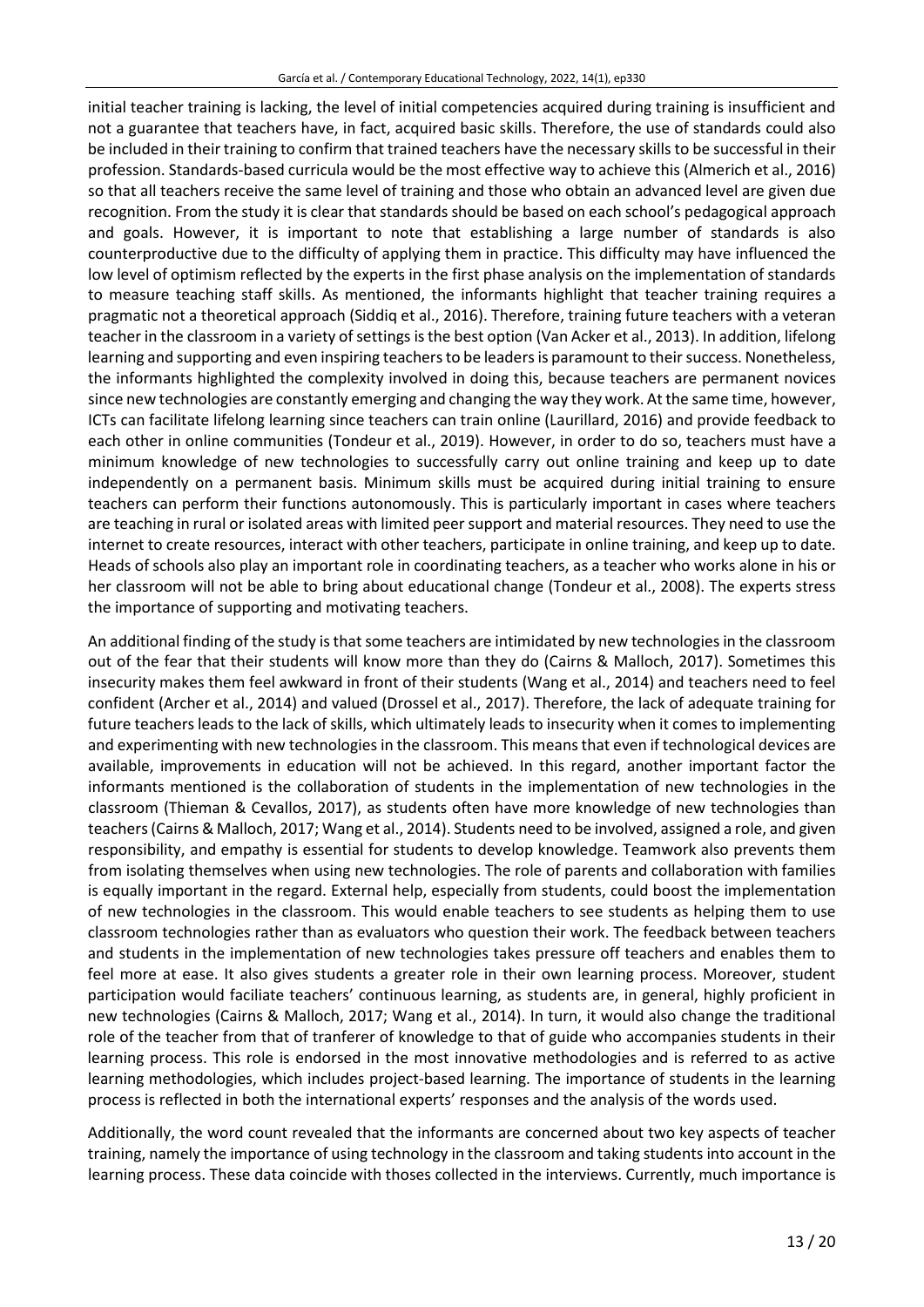attached to student-centred learning processes (García-Carmona, 2015) and students as collaborators in the implementation of new technologies in the classroom (Espigares-Pinazo et al., 2020). Moreover, the sentiment analysis of the responses to the questions showed higher scores for positive feelings than for negative ones, thus indicating the positive attitude and confidence of the experts regarding the issues raised. The question on initial teacher training showed the highest positive score, while the question on standards for regulating teachers' digital competence showed the lowest, although the score remained high. This question obtained the lowest score for positive sentiment and the emotions of confidence and anticipation, coinciding with the opinion expressed by the experts on the difficulty of implementing standards. This could indicate that the experts believe it would be easier to improve teacher competencies in initial teacher training than to assess their competencies through standards because of the complexities involved.

#### **CONCLUSIONS**

The data obtained in the second phase analysis coincide with and support the data of the first phase analysis. The study shows that teachers are the most important element for educational change to occur and must therefore receive pragmatic training to be able to adapt to any educational context or setting. Training needs to be ongoing because the conditions in which teachers work (i.e. students, technology, the classroom, etc.) are constantly changing and they need to keep up to date to provide their students a quality education. To achieve this, however, teachers require support and must be motivated. Much of this support can come from the students themselves if they are given an active role in their learning process, are motivated, and made to feel useful. The support of heads of schools is also essential so that the changes involve the whole school and are not limited to a single classroom. As mentioned above, in order to determine whether teachers are up to date and really have digital teaching skills, standards must be set. In short, teachers are a key element in the teaching-learning process and play an essential role in the proper integration of ICTs in the classroom. Therefore, to benefit their students and the rest of society, they must be provided quality training focused on teaching practice. Several of the above elements coincide with those of the SQD model (Tondeur et al., 2019).

#### **LIMITATIONS AND FUTURE RESEARCH**

This study has some limitations. The main limitation was the impossibility of conducting all the interviews face-to-face, as interviews of this type are usually conducted in a more relaxed atmosphere and informants tend to provide more information. The interviews conducted by videoconference, although similar to faceto-face interviews, are actually somewhat colder and more direct. Finally, the interview conducted by email was the most restrained and the responses were collected directly in writing. Had the interview been carried out in person, it would have been possible to obtain a greater amount of information. Nonetheless, thanks to digital media, we have been able to interview leading professionals who have contributed their knowledge and experience to this study.

Future research could focus on the degree to which each of the key elements impacts on different educational contexts. This would allow us to observe whether some elements are more relevant in certain contexts and need to be improved. A specific educational context could also be evaluated and key elements could be reinforced to ascertain the degree of educational improvement. In summary, with the aim of facilitating educational change, further research could be carried out from a more practical approach to expand on the findings presented in this study.

**Author contributions:** All authors were involved in concept, design, collection of data, interpretation, writing, and critically revising the article. All authors approve final version of the article.

**Funding:** The authors received no financial support for the research and/or authorship of this article.

**Declaration of interest:** Authors declare no competing interest.

**Data availability:** Data generated or analysed during this study are available from the authors on request.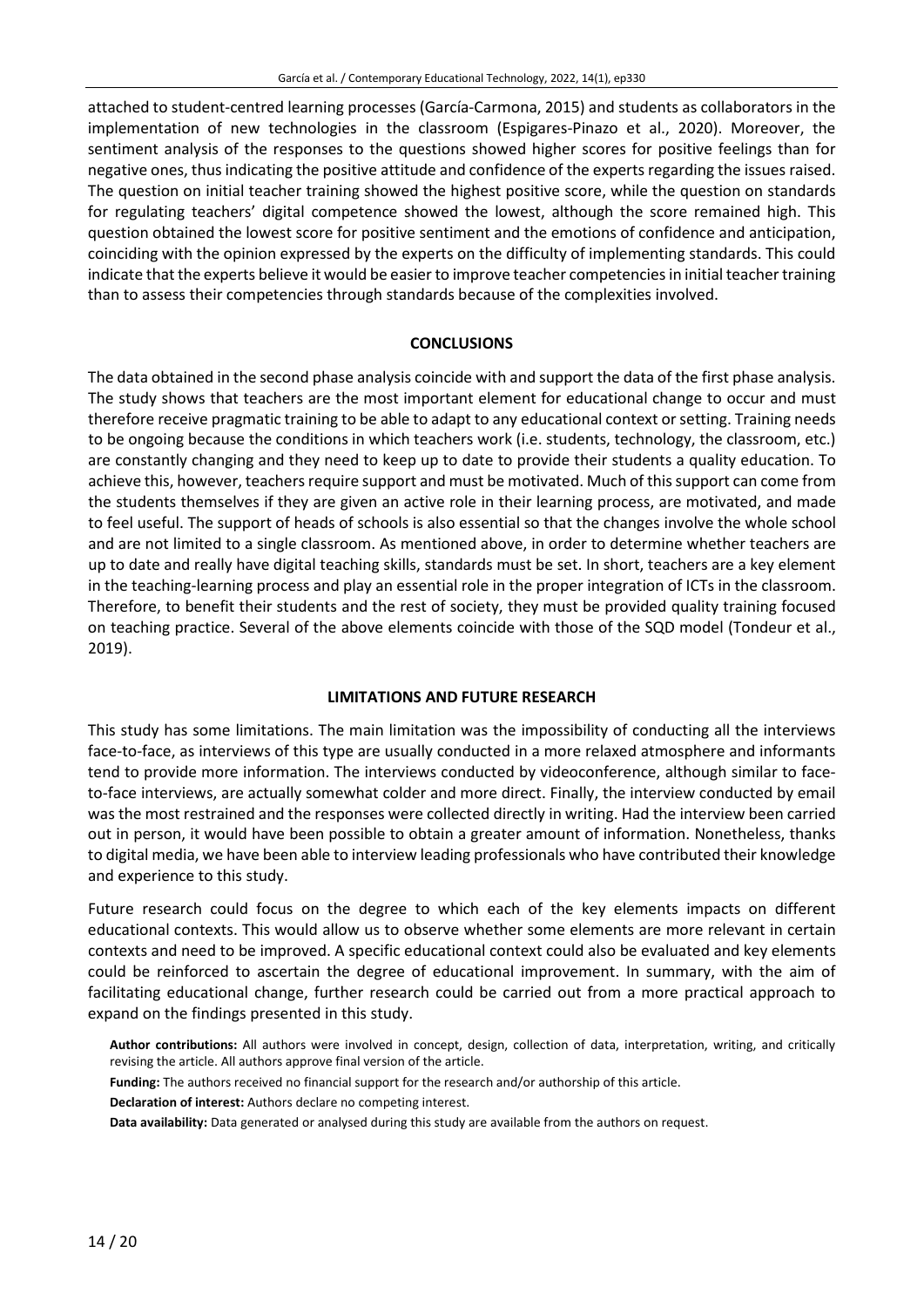#### **REFERENCES**

- Akayoglu, S., Satar, H. M., Dikilitas, K., Cirit, N. C., & Korkmazgil, S. (2020). Digital literacy practices of Turkish pre-service EFL teachers. *Australasian Journal of Educational Technology*, *36*(1), 85-97. <https://doi.org/10.14742/ajet.4711>
- Almerich, G., Orellana, N., Suárez-Rodríguez, J., & Díaz-García, I. (2016). Teachers' information and communication technology competences: A structural approach. *Computers and Education, 100*, 110- 125. <https://doi.org/10.1016/j.compedu.2016.05.002>
- Archer, K., Savage, R., Sanghera-Sidhu, S., Wood, E., Gottardo, A., & Chen, V. (2014). Examining the effectiveness of technology use in classrooms: A tertiary meta-analysis. *Computers and Education, 78*, 140-149. <https://doi.org/10.1016/j.compedu.2014.06.001>
- Aslan, A., & Zhu, C. (2017). Investigating variables predicting turkish pre-service teachers' integration of ICT into teaching practices. *British Journal of Educational Technology, 48*(2), 552-570. <https://doi.org/10.1111/bjet.12437>
- Barak, M. (2014). Closing the gap between attitudes and perceptions about ICT-enhanced learning among pre-service STEM teachers. *Journal of Science Education and Technology, 23*(1), 1-14. <https://doi.org/10.1007/s10956-013-9446-8>
- Baran, E., & Uygun, E. (2016). Putting technological, pedagogical, and content knowledge (TPACK) in action: An integrated TPACK-design-based learning (DBL) approach. *Australasian Journal of Educational Technology*, 32(2). <https://doi.org/10.14742/ajet.2551>
- Bingimlas, K. A. (2009). Barriers to the successful integration of ICT in teaching and learning environments: A review of the literature. *Eurasia Journal of Mathematics, Science and Technology Education*, *5*(3), 235- 245. <https://doi.org/10.12973/ejmste/75275>
- Bocconi, S., Kampylis, P., & Punie, Y. (2013). Framing ICT-enabled Innovation for Learning: The case of oneto-one learning initiatives in Europe. European Journal of Education, *48*(1), 113-130. <https://doi.org/10.1111/ejed.12021>
- Bozalek, V., Gachago, D., Alexander, L., Watters, K., Wood, D., Ivala, E., & Herrington, J. (2013). The use of emerging technologies for authentic learning: A south african study in higher education. *British Journal of Educational Technology, 44*(4), 629-638. <https://doi.org/10.1111/bjet.12046>
- Broadbent, R., & Papadopoulos, T. (2012). Getting wired@collingwood: An ICT project underpinned by action research. *Community Development Journal, 47*(2), 248-265. <https://doi.org/10.1093/cdj/bsq061>
- Brun, M., & Hinostroza, J. E. (2014). Learning to become a teacher in the 21st century: ICT integration in initial teacher education in chile. *Educational Technology and Society, 17*(3), 222-238. <http://www.jstor.org/stable/jeductechsoci.17.3.222>
- Cairns, L., & Malloch, M. (2017). *Computers in education: The impact on schools and classrooms*. In: E. Maclean (Ed.), Life in schools and classrooms. Education in the Asia-Pacific Region: Issues, concerns and prospects (vol. 38). Springer, Singapore. [https://doi.org/10.1007/978-981-10-3654-5\\_36](https://doi.org/10.1007/978-981-10-3654-5_36)
- Charbonneau-Gowdy, P. (2015). It takes a community to develop a teacher: Testing a new teacher education model for promoting ICT in classroom teaching practices in chile. *Electronic Journal of E-Learning, 13*(4), 237-249.
- Chen, F., Gorbunova, N. V., Masalimova, A. R., & Bírová, J. (2017). Formation of ICT-competence of future university school teachers. *Eurasia Journal of Mathematics, Science and Technology Education, 13*(8), 4765-4777. <https://doi.org/10.12973/eurasia.2017.00963a>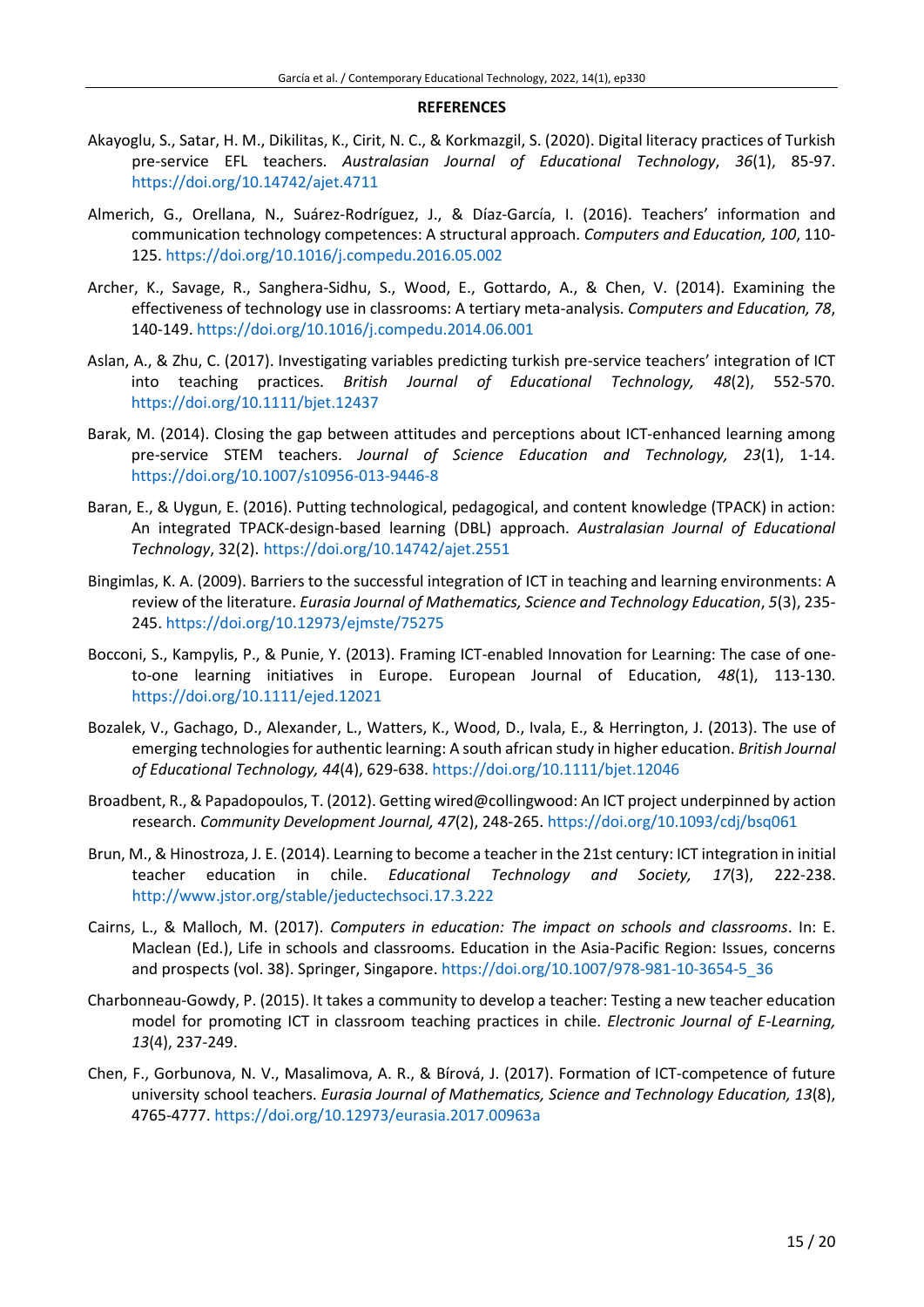- Cuban, L., Kirkpatrick, H., & Peck, C. (2001). High access and low use of technologies in high school classrooms: Explaining an apparent paradox. *American Educational Research Journal, 38*(4), 813-834. <https://doi.org/10.3102/00028312038004813>
- Drajati, N. A., Rakerda, H., Sulistyawati, H., Nurkamto, J., & Ilmi, M. (2021). Investigating the adoption of TPACK-21CL by English pre-service teachers in a COVID-19 teaching practicum. *Indonesian Journal of Applied Linguistics*, 11(1), 124-133. <https://doi.org/10.17509/ijal.v11i1.34625>
- Drent, M., & Meelissen, M. (2008). Which factors obstruct or stimulate teacher educators to use ICT innovatively? *Computers and Education, 51*(1), 187-199. <https://doi.org/10.1016/j.compedu.2007.05.001>
- Drossel, K., Eickelmann, B., & Gerick, J. (2017). Predictors of teachers' use of ICT in school the relevance of school characteristics, teachers' attitudes and teacher collaboration. *Education and Information Technologies, 22*(2), 551-573. <https://doi.org/10.1007/s10639-016-9476-y>
- Durães, D., Jiménez, A., Bajo, J., & Novais, P. (2016). Monitoring level attention approach in learning activities. In T. Di Mascio, M. Caporuscio, F. De la Prieta, P. Vittorini, R. Gennari, & J. G. Rodriguez (Eds.), *Methodologies and intelligent systems for technology enhanced learning* (pp. 33-40). Springer Verlag. [https://doi.org/10.1007/978-3-319-40165-2\\_4](https://doi.org/10.1007/978-3-319-40165-2_4)
- Eger, J. M., & Maggipinto, A. (2010). Technology as a tool of transformation: E-cities and the rule of law. In A. D'Atri & D. Saccà (Eds.), *Information systems: People, organizations, institutions, and technologies - ItAIS: The Italian association for information systems* (pp. 23-30). [https://doi.org/10.1007/978-3-7908-](https://doi.org/10.1007/978-3-7908-2148-2_4) [2148-2\\_4](https://doi.org/10.1007/978-3-7908-2148-2_4)
- Espigares-Pinazo, M. J., Bautista-Vallejo, J. M., & García-Carmona, M. (2020). Evaluations in the moodlemediated music teaching-learning environment. *Technology, knowledge and learning*. <https://doi.org/10.1007/s10758-020-09468-0>
- Estacio, E. V., Whittle, R., & Protheroe, J. (2017). The digital divide: Examining socio-demographic factors associated with health literacy, access and use of internet to seek health information. *Journal of Health Psychology, 24*(12), 1668-1675*.* <https://doi.org/10.1177/1359105317695429>
- Feinerer I., & Hornik K. (2020). *tm: Text Mining Package. R package version 0.7-8*. [https://CRAN.R](https://cran.r-project.org/package=tm)[project.org/package=tm](https://cran.r-project.org/package=tm)
- Fellows I. (2018). *wordcloud: Word Clouds. R package version 2.6*. [https://CRAN.R](https://cran.r-project.org/package=wordcloud)[project.org/package=wordcloud](https://cran.r-project.org/package=wordcloud)
- Fernández-Cruz, F., & Fernández-Díaz, M. (2016). Generation z's teachers and their digital skills. *Comunicar, 24*(46), 97-105. <https://doi.org/10.3916/C46-2016-10>
- Foronda, C. L., Alfes, C. M., Dev, P., Kleinheksel, A. J., Nelson, D. A., O'Donnell, J. M., & Samosky, J. T. (2017). Virtually nursing: Emerging technologies in nursing education. *Nurse Educator, 42*(1), 14-17. <https://doi.org/10.1097/NNE.0000000000000295>
- Garba, S. A., & Yusuf, B. (2016). Digital technologies and emerging educational objectives: The need for transformational changes in teacher education and training. In I. H. Amzat, & B. Yusuf (Eds.), *Fast forwarding higher education institutions for global challenges: Perspectives and approaches* (pp. 47- 60). Springer Singapore. [https://doi.org/10.1007/978-981-287-603-4\\_5](https://doi.org/10.1007/978-981-287-603-4_5)
- García-Carmona, M. (2015). La educación actual: retos para el profesorado [Education today: challenges for teachers]. *Revista Ibero-Americana de Estudos em Educação, 10*(4), 1199-1211 <https://doi.org/10.21723/riaee.v10i4.8262>
- García-Valcárcel, A., Basilotta, V., & López García, C. (2014). ICT in collaborative learning in the classrooms of primary and secondary education. *Comunicar, 21*(42), 65-74. <https://doi.org/10.3916/C42-2014-06>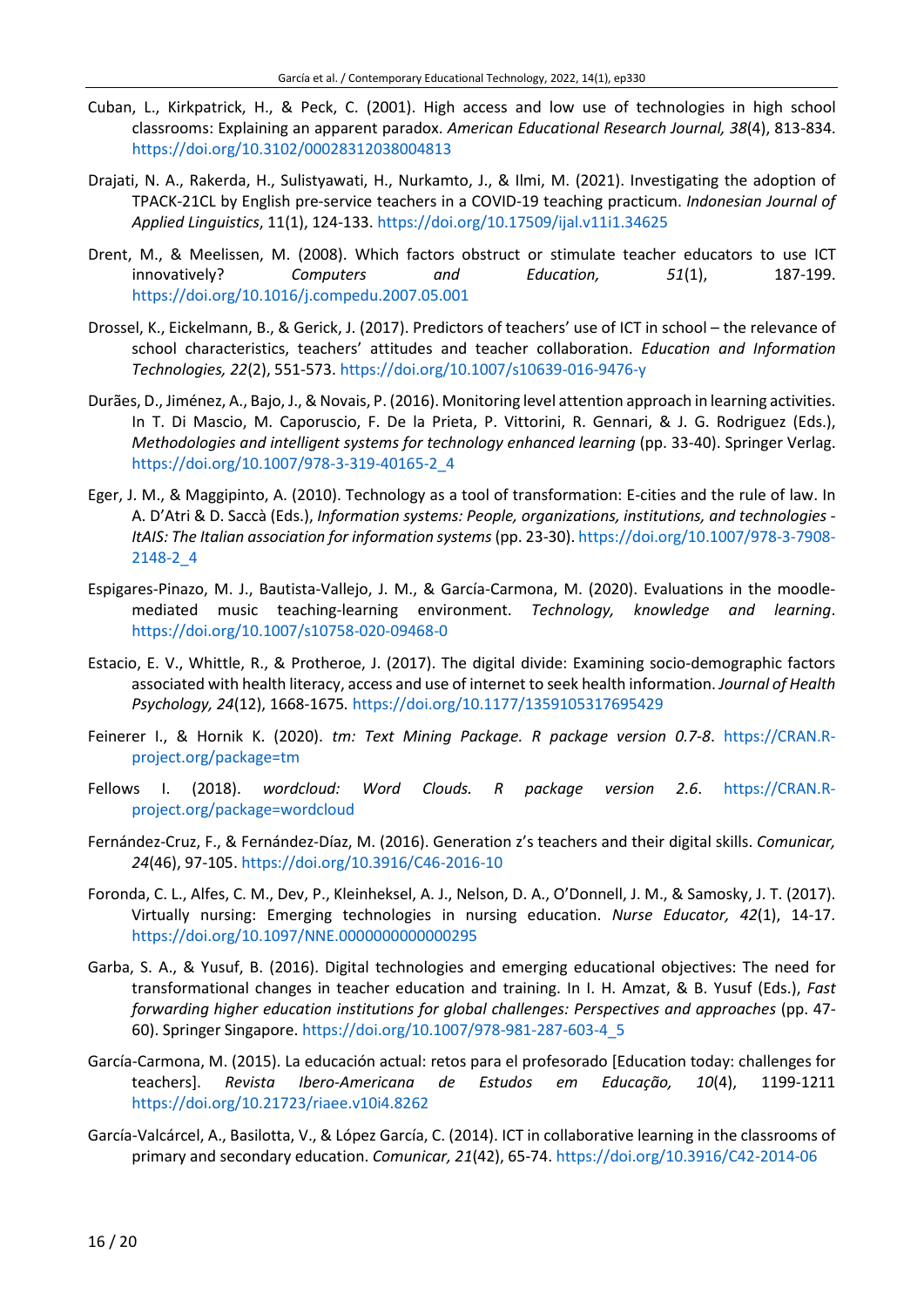- Geer, R., White, B., Zeegers, Y., Au, W., & Barnes, A. (2017). Emerging pedagogies for the use of iPads in schools. *British Journal of Educational Technology, 48*(2), 490-498. <https://doi.org/10.1111/bjet.12381>
- Gil-Flores, J., Rodríguez-Santero, J., & Torres-Gordillo, J. (2017). Factors that explain the use of ICT in secondary-education classrooms: The role of teacher characteristics and school infrastructure. *Computers in Human Behavior*, *68*, 441-449. <https://doi.org/10.1016/j.chb.2016.11.057>
- Gogh, E., & Kovari, A. (2019). Metacognition and Lifelong Learning: A survey of secondary school students. In *9th IEEE International Conference on Cognitive Infocommunications, CogInfoCom 2018 – Proceedings* (pp. 271-276). <https://doi.org/10.1109/CogInfoCom.2018.8639961>
- Guillén-Guerrero, G., & Molina, O. A. M. (2019). Impacto de la capacitación docente con formato b-learning sobre la metodología docente y evaluativa de los profesores [The impact of a b-learning teacher training on the teachers teaching and evaluation methodology]. RISTI - *Revista Iberica de Sistemas e Tecnologias de Informacao*, *2019*(E21), 166-175.
- Hambira, N., Lim, C. K., & Tan, K. L. (2017). Emotional and cultural impacts of ICT on learners: A case study of opuwo, Namibia. *AIP Conference Proceedings, 1891*, 020048*.* <https://doi.org/10.1063/1.5005381>
- Harris, J., Mishra, P., & Koehler, M. (2009). Teachers' technological pedagogical content knowledge and learning activity types: Curriculum-based technology integration refrained. *Journal of Research on Technology in Education*, *41*(4), 393-416. <https://doi.org/10.1080/15391523.2009.10782536>
- Heimerl, F., Lohmann, S., Lange, S., & Ertl, T. (2014). Word cloud explorer: Text analytics based on word clouds. In *2014 47th Hawaii International Conference on System Sciences* (pp. 1833-1842). IEEE Computer Society. <https://doi.org/10.1109/HICSS.2014.231>
- Hohlfeld, T. N., Ritzhaupt, A. D., Barron, A. E., & Kemker, K. (2008). Examining the digital divide in K-12 public schools: Four-year trends for supporting ICT literacy in florida. *Computers and Education, 51*(4), 1648- 1663. <https://doi.org/10.1016/j.compedu.2008.04.002>
- Hsu, S., & Kuan, P. (2013). The impact of multilevel factors on technology integration: The case of taiwanese grade 1-9 teachers and schools. *Educational Technology Research and Development, 61*(1), 25-50. <https://doi.org/10.1007/s11423-012-9269-y>
- Jockers, M. L. (2015). *Syuzhet: Extract sentiment and plot arcs from text*. <https://github.com/mjockers/syuzhet>
- Jones, J., & Pal, J. (2015). (2015). Counteracting dampeners: Understanding technology amplified capabilities of people with disabilities in Sierra Leone. *ICTD '15: Proceedings of the Seventh International Conference on Information and Communication Technologies and Development, 15*, 6*.* <https://doi.org/10.1145/2737856.2738025>
- Klaassen, R., De Vries, P., Ioannides, M. G., & Papazis, S. (2017). (2017). Tipping your toe in the 'emerging technologies' pond from an educational point of view. In *Proceedings of the 45th SEFI Annual Conference 2017 - Education Excellence for Sustainability, SEFI 2017* (pp. 1190-1197). <http://resolver.tudelft.nl/uuid:70760a25-2ec0-434d-a066-711dd98ccfe5>
- Koh, J. H. L., Woo, H. -., & Lim, W. -. (2013). Understanding the relationship between singapore preservice teachers' ICT course experiences and technological pedagogical content knowledge (TPACK) through ICT course evaluation. *Educational Assessment, Evaluation and Accountability, 25*(4), 321-339. <https://doi.org/10.1007/s11092-013-9165-y>
- Kozanitis, A., Ménard, L., & Boucher, S. (2018). Capacitación y acompañamiento pedagógico de profesores universitarios noveles: efectossobre el uso de estrategias de enseñanza [Continuous development and education follow-up of new university professors: Effects on the use of teaching strategies] *Praxis Educativa*, *13*(2), 294-311. <https://doi.org/10.5212/PraxEduc.v.13i2.0003>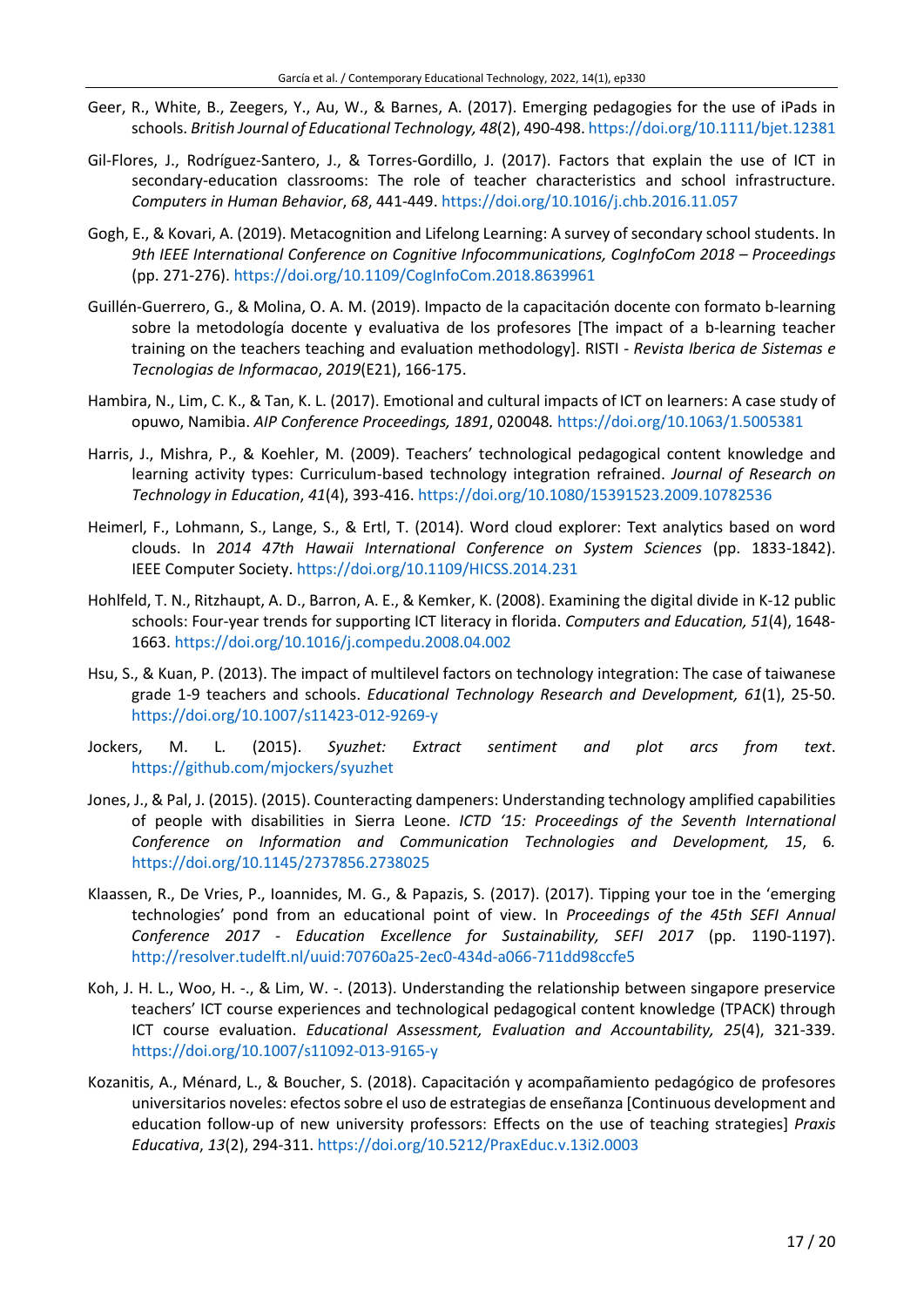- Laurillard, D. (2016). The educational problem that MOOCs could solve: Professional development for teachers of disadvantaged students. *Research in Learning Technology, 24,* 29369. <https://doi.org/10.3402/rlt.v24.29369>
- Liu, B. (2012). *Sentiment analysis and opinion mining.* <https://doi.org/10.2200/S00416ED1V01Y201204HLT016>
- Lohmann, S., Heimerl, F., Bopp, F., Burch, M., & Ertl, T. (2015). Concentri cloud: Word cloud visualization for multiple text documents. In *Proceedings of the International Conference on Information Visualisation*, 2015-September (pp. 114-120). <https://doi.org/10.1109/iV.2015.30>
- Manzoor, A. (2016). Emerging role of technology in health education for youth. In *Public health and welfare: Concepts, methodologies, tools, and applications* (pp. 1447-1464). IGI Global. <https://doi.org/10.4018/978-1-5225-1674-3.ch068>
- Marcelo, C., Yot, C., & Mayor, C. (2015). University teaching with digital technologies. *Comunicar, 23*(45), 117-124. <https://doi.org/10.3916/C45-2015-12>
- Markus, M. L., & Mentzer, K. (2014). Foresight for a responsible future with ICT. *Information Systems Frontiers*, 16(3), 353-368. <https://doi.org/10.1007/s10796-013-9479-9>
- Martínez Zárate, J., & Mateus Santiago, S. (2019). Sentiment Analysis Through Machine Learning for the Support on Decision-Making in Job Interviews*.* In C. Stephanidis (Ed.), *HCI International 2019 – Late Breaking Papers. HCII 2019. Lecture Notes in Computer Science* (vol. 11786, pp. 202-213). Springer, Cham. [https://doi.org/10.1007/978-3-030-30033-3\\_16](https://doi.org/10.1007/978-3-030-30033-3_16)
- Mendonça, S., Crespo, N., & Simões, N. (2015). Inequality in the network society: An integrated approach to ICT access, basic skills, and complex capabilities. *Telecommunications Policy, 39*(3-4), 192-207. <https://doi.org/10.1016/j.telpol.2014.12.010>
- Midgley, G. (1993). Three models of IT training for people with disabilities. *Information Technology Training for People with Disabilities,* 36-47.
- Mohammad, S., & Turney, P. (2010, June). Emotions evoked by common words and phrases: Using mechanical turk to create an emotion lexicon. In *Proceedings of the NAACL HLT 2010 workshop on computational approaches to analysis and generation of emotion in text* (pp. 26-34).
- Munns, G., Sawyer, W., & Cole, B. (2013). Exemplary teachers of students in poverty. In *Exemplary teachers of students in poverty* (pp. 1-208). Taylor and Francis. <https://doi.org/10.4324/9780203076408>
- Nemiña, R. E. (2018). Las comunidades de aprendizaje como estrategia de desarrollo profesional de docentes de Educación física [Learning communities as a strategy for the professional development of Physical education teachers]. *Estudios Pedagogicos, 44*(1), 259-278. [https://doi.org/10.4067/S0718-](https://doi.org/10.4067/S0718-07052018000100259) [07052018000100259](https://doi.org/10.4067/S0718-07052018000100259)
- Ng'Ambi, D. (2013). Effective and ineffective uses of emerging technologies: Towards a transformative pedagogical model. *British Journal of Educational Technology*, *44*(4), 652-661. <https://doi.org/10.1111/bjet.12053>
- Nikolopoulou, K., & Gialamas, V. (2015a). Barriersto the integration of computers in early childhood settings: Teachers' perceptions. *Education and Information Technologies, 20*(2), 285-301. <https://doi.org/10.1007/s10639-013-9281-9>
- Nikolopoulou, K., & Gialamas, V. (2015b). ICT and play in preschool: Early childhood teachers' beliefs and confidence. *International Journal of Early Years Education, 23*(4), 409-425. <https://doi.org/10.1080/09669760.2015.1078727>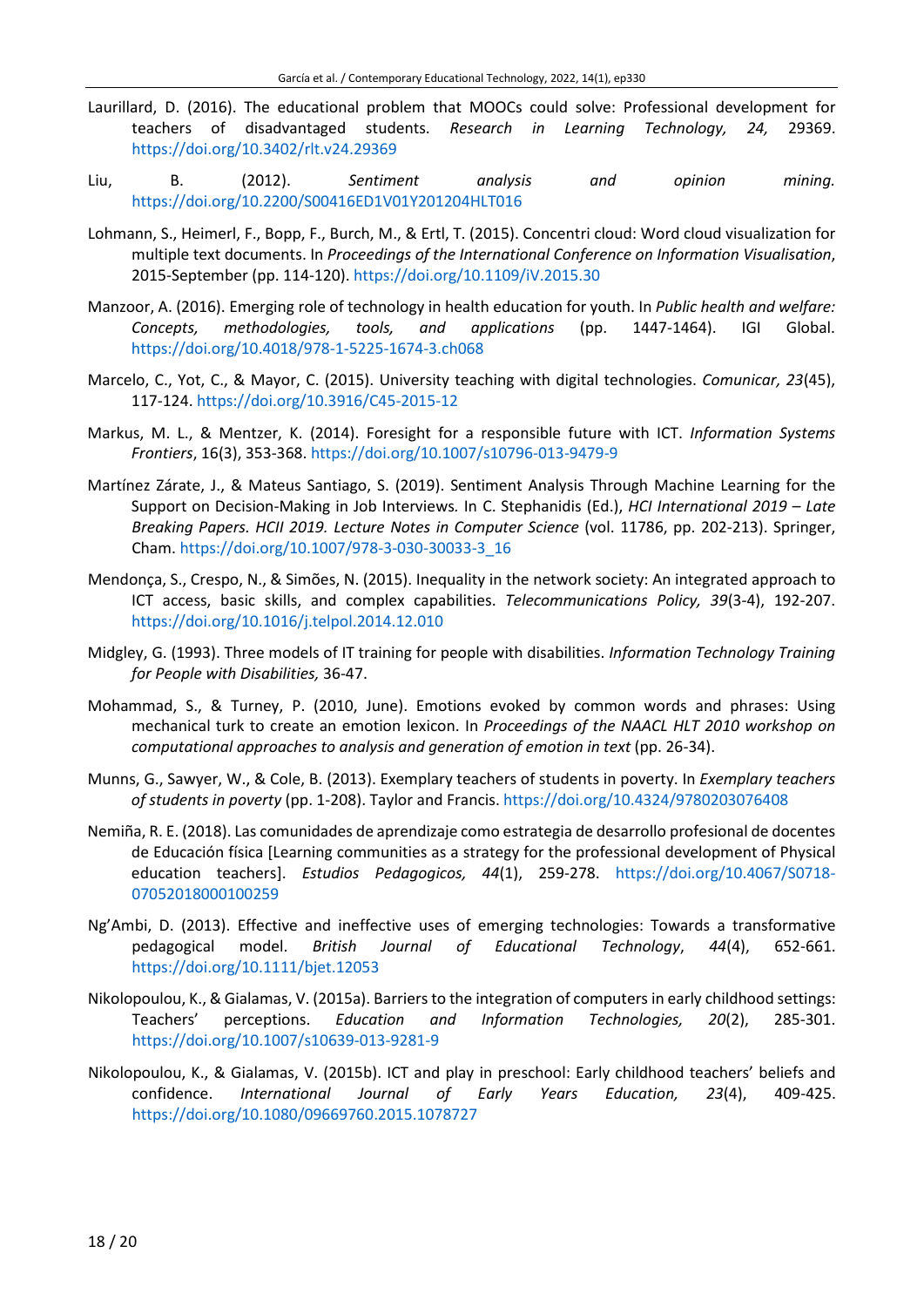- Park, S. R., Choi, D. Y., & Hong, P. (2015). Club convergence and factors of digital divide across countries. *Technological Forecasting and Social Change, 96*, 92-100. <https://doi.org/10.1016/j.techfore.2015.02.011>
- Parmar, M., Maturi, B., Dutt, J. M., & Phate, H. (2018). Sentiment Analysis on Interview Transcripts: An application of NLP for Quantitative Analysis*.* In *2018 International Conference on Advances in Computing, Communications and Informatics*, ICACCI 2018 (pp. 1063-1068). <https://doi.org/10.1109/ICACCI.2018.8554498>
- Patra, B. G., Ghosh, N., Das, D., & Bandyopadhyay, S. (2015). Identifying temporal information and tracking sentiment in cancer patients' interviews. In *Computational Linguistics and Intelligent Text Processing (CICLing 2015)* (pp. 180-188). LNCS*.* [https://doi.org/10.1007/978-3-319-18117-2\\_14](https://doi.org/10.1007/978-3-319-18117-2_14)
- Pelgrum, W. J. (2001). Obstacles to the integration of ICT in education: Results from a worldwide educational assessment. *Computers and Education*, *37*(2), 163-178. [https://doi.org/10.1016/S0360-](https://doi.org/10.1016/S0360-1315(01)00045-8) [1315\(01\)00045-8](https://doi.org/10.1016/S0360-1315(01)00045-8)
- Pérez-Escoda, A., Castro-Zubizarreta, A., & Fandos-Igado, M. (2016). Digital skills in the Z generation: Key questions for a curricular introduction in primary school. *Comunicar, 24*(49), 71-79. <https://doi.org/10.3916/C49-2016-07>
- Postareff, L., Lindblom-Ylänne, S., & Nevgi, A. (2007). The effect of pedagogical training on teaching in higher education. *Teaching and Teacher Education*, *23*(5), 557-571. <https://doi.org/10.1016/j.tate.2006.11.013>
- Quintana, M. G. B., & Zambrano, E. P. (2014). E-mentoring: The effects on pedagogical training of rural teachers with complex geographical accesses. *Computers in Human Behavior, 30*, 629-636. <https://doi.org/10.1016/j.chb.2013.07.042>
- Resta, P., & Laferrière, T. (2015). Digital equity and intercultural education. *Education and Information Technologies, 20*(4), 743-756. <https://doi.org/10.1007/s10639-015-9419-z>
- Roig-Vila, R., Mengual-Andrés, S., & Quinto-Medrano, P. (2015). Primary teachers' technological, pedagogical and content knowledge. *Comunicar, 23*(45), 151-159. <https://doi.org/10.3916/C45-2015-16>
- Salam, M., Awang, D. N., Ibrahim, D. H. A., & Farooq, M. S. (2019). Technology integration in service-learning pedagogy: *A holistic framework. Telematics and Informatics*, 38, 257-273. <https://doi.org/10.1016/j.tele.2019.02.002>
- Sasangohar, F., Dhala, A., Zheng, F., Ahmadi, N., Kash, B., & Masud, F. (2021). Use of telecritical care for family visitation to ICU during the COVID-19 pandemic: An interview study and sentiment analysis. *BMJ Quality and Safety, 30*, 715-721*.* <https://doi.org/10.1136/bmjqs-2020-011604>
- Schmidt, D. A., Baran, E., Thompson, A. D., Mishra, P., Koehler, M. J., & Shin, T. S. (2009). Technological pedagogical content knowledge (Track): The development and validation of an assessment instrument for preservice teachers. *Journal of Research on Technology in Education, 42*(2), 123-149. <https://doi.org/10.1080/15391523.2009.10782544>
- Siddiq, F., Hatlevik, O. E., Olsen, R. V., Throndsen, I., & Scherer, R. (2016). Taking a future perspective by learning from the past - A systematic review of assessment instruments that aim to measure primary and secondary school students' ICT literacy. *Educational Research Review, 19*, 58-84. <https://doi.org/10.1016/j.edurev.2016.05.002>
- Tallvid, M. (2016). Understanding teachers' reluctance to the pedagogical use of ICT in the 1:1 classroom. *Education and Information Technologies, 21*(3), 503-519. <https://doi.org/10.1007/s10639-014-9335-7>
- Thieman, G. Y., & Cevallos, T. (2017). Promoting educational opportunity and achievement through 1:1 iPads. *International Journal of Information and Learning Technology, 34*(5), 409-427. <https://doi.org/10.1108/IJILT-06-2017-0047>